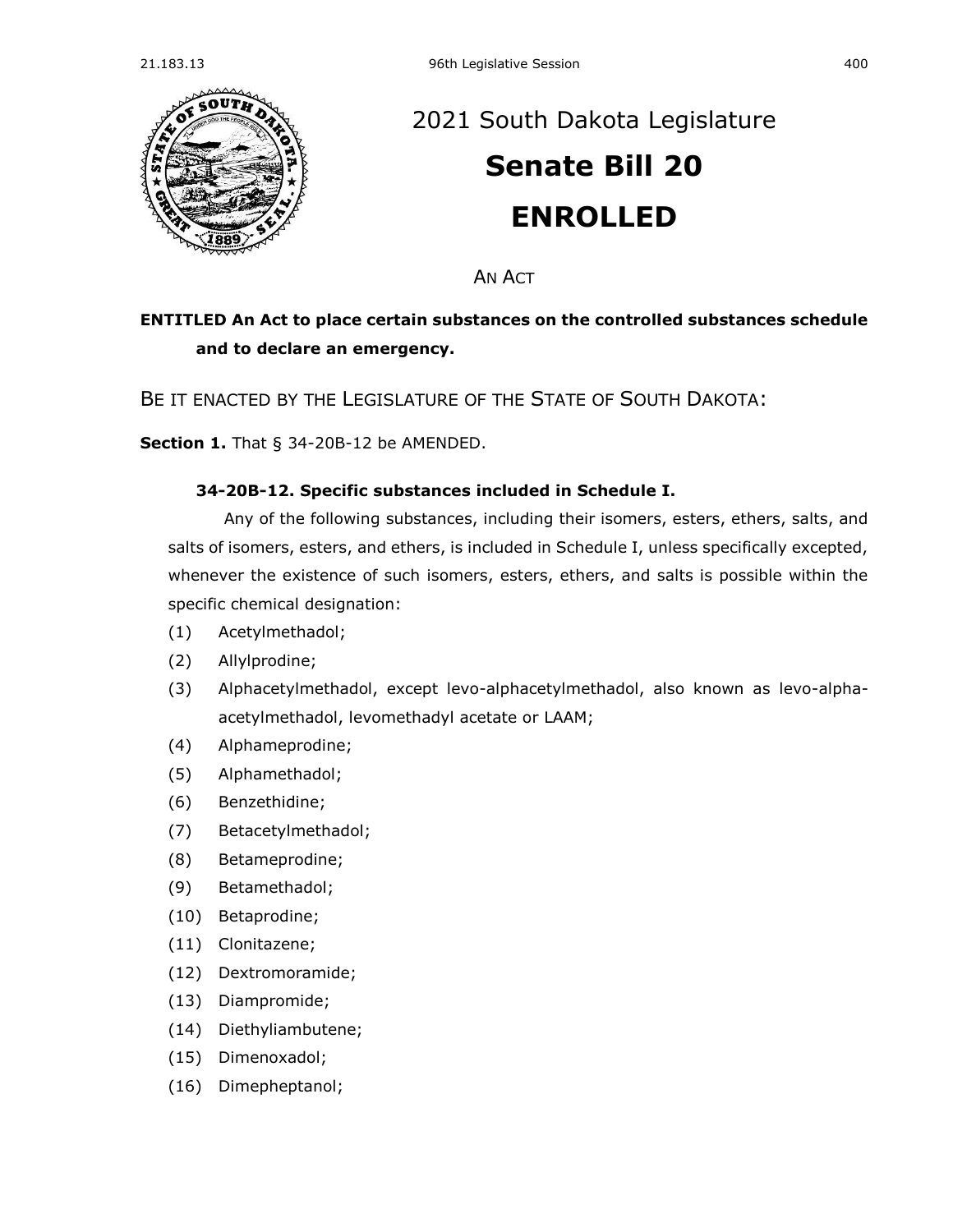- (17) Dimethyliambutene;
- (18) Dioxaphetyl butyrate;
- (19) Dipipanone;
- (20) Ethylmethylthiambutene;
- (21) Etonitazene;
- (22) Etoxeridine;
- (23) Furethidine;
- (24) Hydroxypethidine;
- (25) Ketobemidone;
- (26) Levomoramide;
- (27) Levophenacylmorphan;
- (28) Mecloqualone;
- (29) Morpheridine;
- (30) Noracymethadol;
- (31) Norlevorphanol;
- (32) Normethadone;
- (33) Norpipanone;
- (34) Phenadoxone;
- (35) Phenampromide;
- (36) Phenomorphan;
- (37) Phenoperidine;
- (38) Piritramide;
- (39) Proheptazine;
- (40) Properidine;
- (41) Racemoramide;
- (42) Trimeperidine;
- (43) Methaqualone;
- (44) N-benzylpiperazine;
- (45) 4-chloro-N-[1-[2-(4-nitrophenyl)ethyl]-2-piperidinylidene]-benzenesulfonamide, W-18; and
- (46) N,N-diethyl-2-(2-(4 isopropoxybenzyl)-5-nitro-1H-benzimidazol-1-yl)ethan-1 amine, also known as isotonitazene.

**Section 2.** [That § 34-20B-13 be AMENDED.](https://sdlegislature.gov/Statutes/Codified_Laws/DisplayStatute.aspx?Type=Statute&Statute=34-20B-13)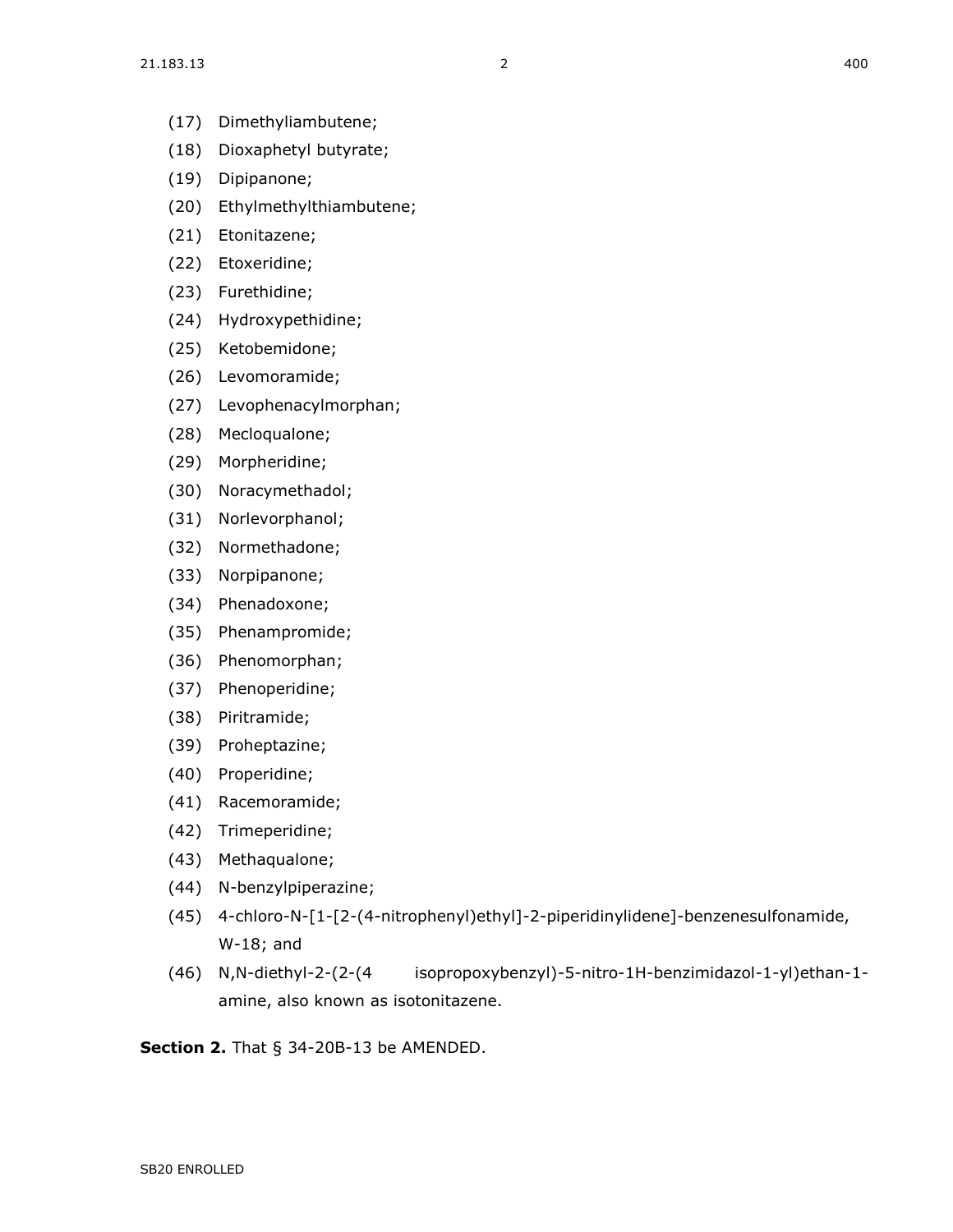#### **[34-20B-13. O](https://sdlegislature.gov/Statutes/Codified_Laws/DisplayStatute.aspx?Type=Statute&Statute=34-20B-13)pium derivatives and opiates included in Schedule I.**

Any of the following opium derivatives and opiates, their salts, isomers, esters, ethers, and salts of isomers, esters, and ethers, is included in Schedule I, unless specifically excepted, whenever the existence of such salts, isomers, esters, ethers, and salts of isomers, esters, and ethers is possible within the specific chemical designation:

- (1) Acetylcodone;
- (2) Benzylmorphine;
- (3) Codeine methylbromide;
- (4) Codeine-N-Oxide;
- (5) Desomorphine;
- (6) Drotebanol;
- (7) Heroin;
- (8) Hydromorphinol;
- (9) Methydesorphine;
- (10) Methylhydromorphine;
- (11) Morphine methylbromide;
- (12) Morphine methylsulfonate;
- (13) Morphine-N-Oxide;
- (14) Myrophine;
- (15) Nicocodeine;
- (16) Nicomorphine;
- (17) Normorphine;
- (18) Thebacon;
- (19) 3-Methylfentanyl;
- (20) Fentanyl analogs. Any substituted derivatives of fentanyl unless specifically excepted, listed in another schedule, or contained within a pharmaceutical product approved by the United States Food and Drug Administration, that is structurally related to fentanyl by modification in any one or more of the following ways:
	- (a) By replacement of the phenyl portion of the phenethyl group by any monocycle whether or not further substituted in or on the monocycle;
	- (b) By substitution in or on or replacement of the phenethyl group with alkyl, alkenyl, alkoxyl, hydroxyl, halo, haloalkyl, amino, or nitro groups;
	- (c) By substitution in or on the piperadine ring with alkyl, alkenyl, alkoxyl, ester, ether, hydroxyl, halo, haloalkyl, amino, phenyl, substituted phenyl, or nitro groups;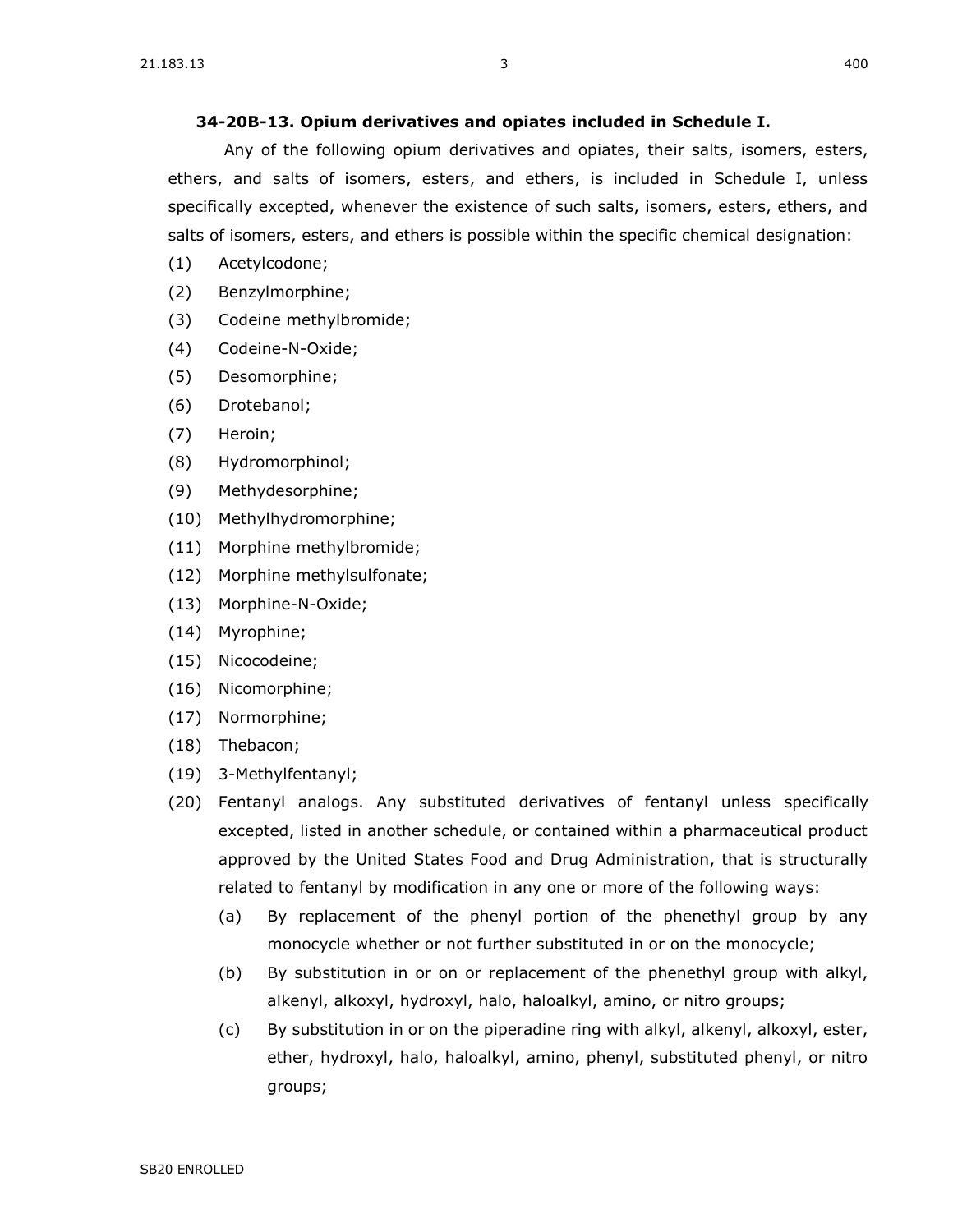$21.183.13$   $4$ 

(d) By replacement of the aniline ring with any aromatic monocycle whether or not further substituted in or on the aromatic monocycle; or

(e) By the replacement of the N-propionyl group by another acyl group. Some trade and other names: N-(1-phenethylpiperidin-4-yl)-N-phenylacetamide (acetyl fentanyl); N-(1-phenethylpiperidin-4-yl)-N-phenylfuran-2-carboxamide (furanyl fentanyl); N-(1-phenethylpiperidin-4-yl)-N-phenylacrylamide (acryl fentanyl, acryloylfentanyl); N-(2-fluorophenyl)-N-(1-phenethylpiperidin-4-yl)propionamide (orthofluorofentanyl or 2-fluorofentanyl); N-(1-phenethylpiperidin-4-yl)-Nphenyltetrahydrofuran-2-carboxamide (tetrahydrofuranyl fentanyl); 2-methoxy-N-(1 phenethylpiperidin-4-yl)-N-phenylacetamide (methoxyacetyl fentanyl); N-(1 phenethylpiperidin-4-yl)-N-phenylcyclopropanecarboxamide (cyclopropyl fentanyl), Nphenyl-N-[1-(2-phenylethyl)-4-piperidinyl]-pentanamide (valeryl fentanyl); N-(1 phenethylpiperidin-4-yl)-N-phenylbutyramide (butyrl fentanyl); N-[1-(2-hydroxy-2 thiophen-2-ylethyl)piperidin-4-yl]-N-phenylpropanamide (Beta-Hydroxythiofentanyl); N- (4-fluorophenyl)-N-[1-(2-phenylethyl)piperidin-4-yl]butanamide (para-fluorobutyryl fentanyl); N-(4-methoxyphenyl)-N-[1-(2-phenylethyl)piperidin-4-yl]butanamide (paramethoxybutyryl fentanyl);  $N-(4$ -chlorophenyl)-N-(1-phenethylpiperidin-4yl)isobutyramide (para-chloroisobutyryl fentanyl); N-(1-phenethylpiperidin-4-yl)-Nphenylisobutyramide (isobutyryl fentanyl); N-(1-phenethylpiperidin-4-yl)-Nphenylcyclopentanecarboxamide (cyclopentyl fentanyl); N-(2-fluorophenyl)-2-methoxy-N-(1-phenethylpiperidin-4-yl)acetamide (ocfentanil); N-(4-fluorophenyl)-N-(1 phenethylpiperidin-4-yl)isobutyramide (para-fluoroisobutyryl fentanyl); (E)-N-(1 phenethylpiperidin-4-yl)-N-phenylbut-2-enamide (Crotonyl fentanyl);

- (21) 1-Methyl-4-phenyl-4-propionoxypiperidine;
- (22) 1-(2-phenethyl)-4-phenyl-4-acetoxypiperidine;
- (23) 3,4-dichloro-N[2-(dimethylamino)cyclohexyl]-N-methylbenzamide (U-47700);
- (24) 1-cyclohexyl-4-(1,2-diphenylethyl)piperazine (MT-45);
- (25) 3,4-dichloro-N-[(1dimethylamino)cyclohexylmethyl]benzamide (AH-7921);
- (26) 2-(2,4-dichlorophenyl)-N-2-(dimethylamino)cyclohexyl)-N-methylacetamide (U-48800);
- (27) Trans-3,4-dichloro-N-[2-(diethylamino)cyclohexyl]-N-methyl-benzamide (U-49900);
- (28) N-[2-(dimethylamino)cyclohexyl]-N-methyl-1,3-benzodioxole-5-carboxamide (Methylenedioxy-U-47700);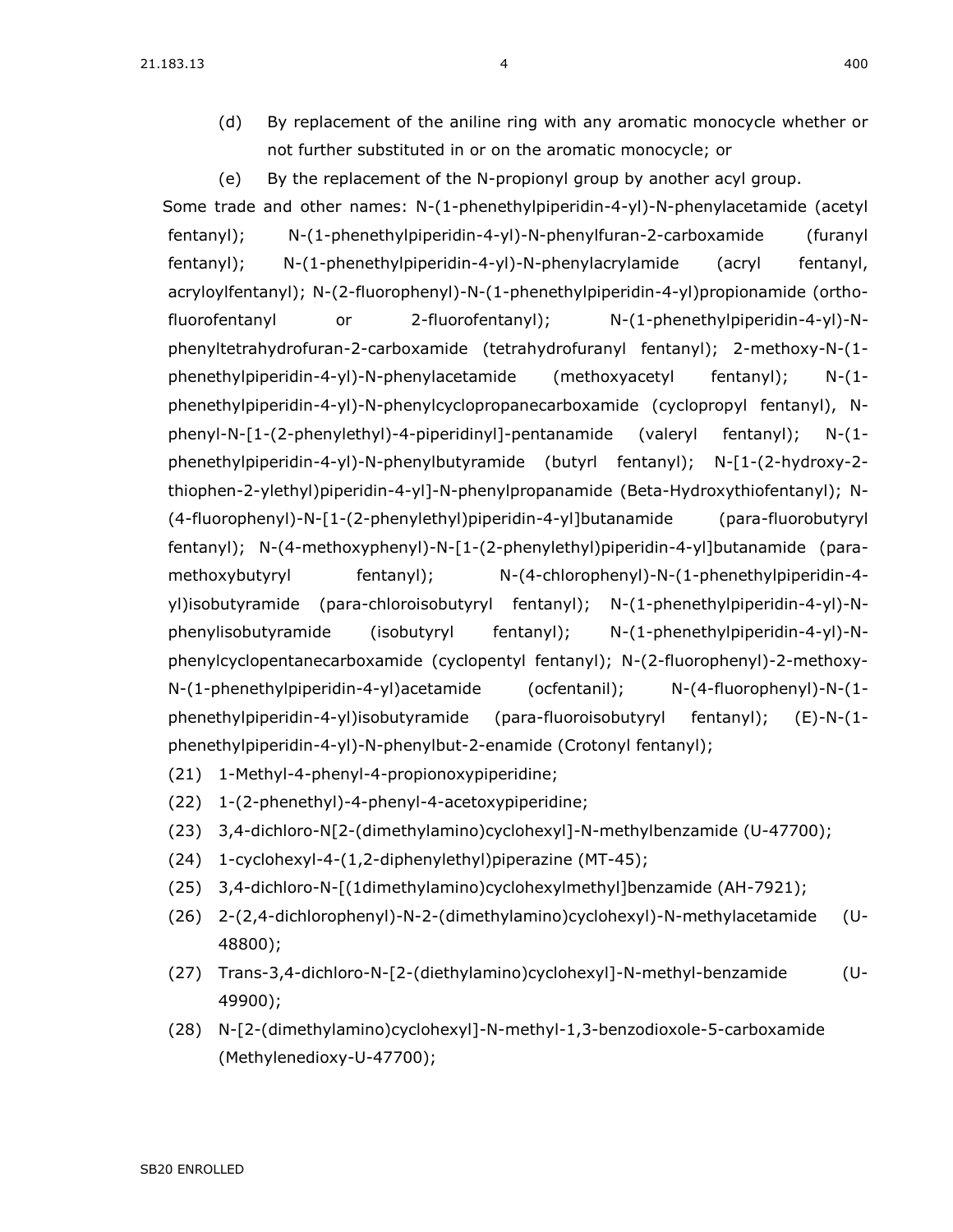- (30) 1-(1,2-Diphenylethyl)piperidine (Diphenidine);
- (31) N-Ethyl-1,2-diphenylethylamine (Ephenidine); and
- (32) 1-(1-(1-(4-bromophenyl)ethyl)piperidin-4-yl)-1,3-dihydro-2H-benzo[d]imidazol-2-one (Brorphine).

**Section 3.** [That § 34-20B-14 be AMENDED.](https://sdlegislature.gov/Statutes/Codified_Laws/DisplayStatute.aspx?Type=Statute&Statute=34-20B-14)

U-47700);

### **[34-20B-14. H](https://sdlegislature.gov/Statutes/Codified_Laws/DisplayStatute.aspx?Type=Statute&Statute=34-20B-14)allucinogenic substances sincluded in Schedule I.**

Any material, compound, mixture, or preparation which contains any quantity of the following hallucinogenic substances, their salts, isomers, and salts of isomers, is included in Schedule I, unless specifically excepted, whenever the existence of such salts, isomers, and salts of isomers is possible within the specific chemical designation:

- (1) Bufotenine;
- (2) Diethyltryptamine (DET);
- (3) Dimethyltryptamine (DMT);
- (4) 5-methoxy-N, N-Dimethyltryptamine (5-MeO-DMT);
- (5) 5-methoxy-3, 4-methylenedioxy amphetamine;
- (6) 4-bromo-2, 5-dimethoxyamphetamine;
- (7) 4-methoxyamphetamine;
- (8) 4-methoxymethamphetamine;
- (9) 4-methyl-2, 5-dimethoxyamphetamine;
- (10) Hashish and hash oil;
- (11) Ibogaine;
- (12) Lysergic acid diethylamide;
- (13) Mescaline;
- (14) N-ethyl-3-piperidyl benzilate;
- (15) N-methyl-3-piperidyl benzilate;
- (16) 1-(-(2-thienyl)cyclohexyl) piperidine (TCP);
- (17) Peyote, except that when used as a sacramental in services of the Native American church in a natural state which is unaltered except for drying or curing and cutting or slicing, it is hereby excepted;
- (18) Psilocybin;
- (19) Psilocyn;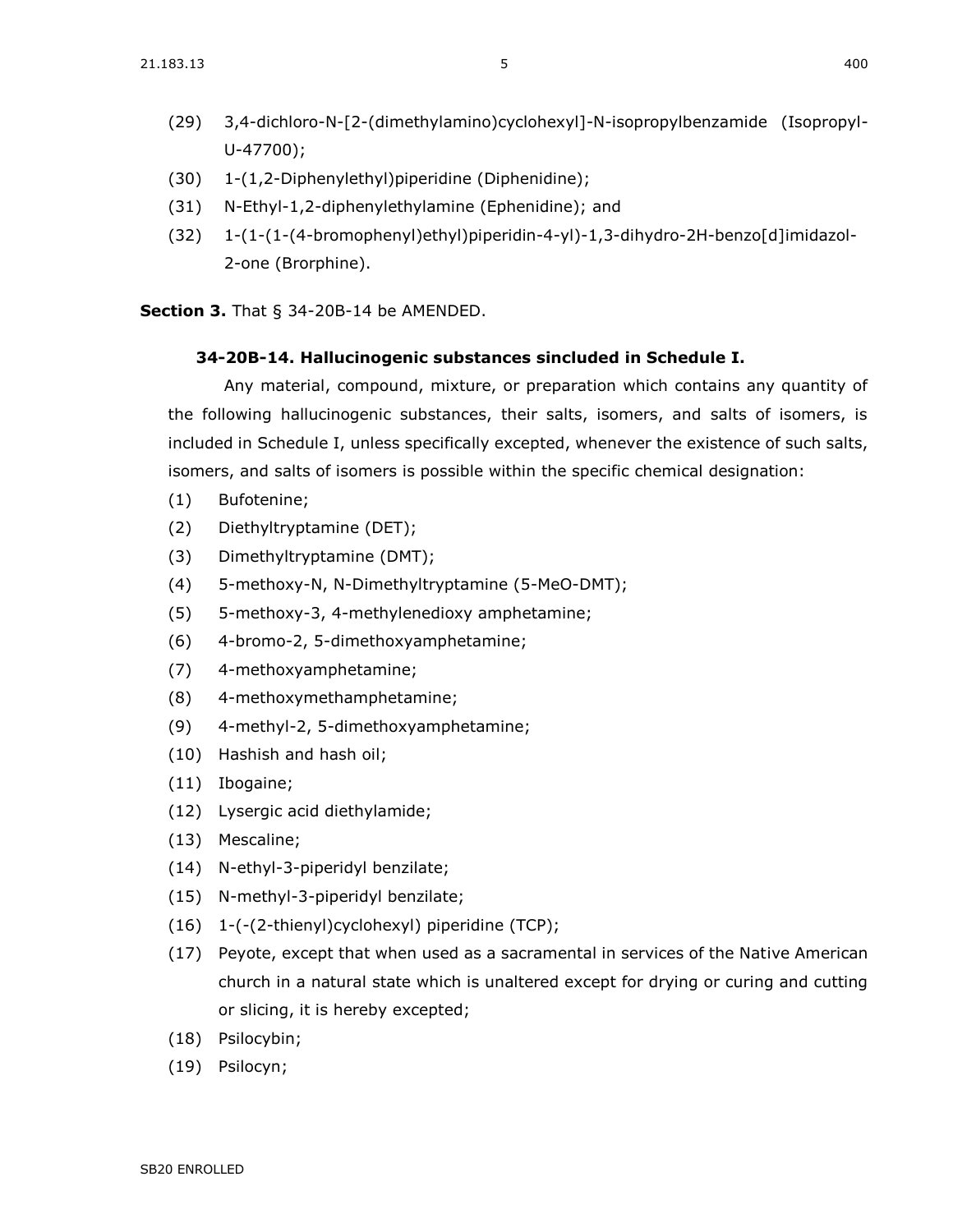- (20) Tetrahydrocannabinol, other than that which occurs in industrial hemp as defined in § [38-35-1](https://sdlegislature.gov/Statutes/Codified_Laws/DisplayStatute.aspx?Type=Statute&Statute=38-35-1) or marijuana in its natural and unaltered state, including any compound, except nabilone or compounds listed under a different schedule, structurally derived from 6,6' dimethyl-benzo[c]chromene by substitution at the 3position with either alkyl (C3 to C8), methyl cycloalkyl, or adamantyl groups, whether or not the compound is further modified in any of the following ways:
	- (a) By partial to complete saturation of the C-ring; or
	- (b) By substitution at the 1-position with a hydroxyl or methoxy group; or
	- (c) By substitution at the 9-position with a hydroxyl, methyl, or methylhydoxyl group; or
	- (d) By modification of the possible 3-alkyl group with a  $1,1'$  dimethyl moiety, a 1,1 cyclic moiety, an internal methylene group, an internal acetylene group, or a terminal halide, cyano, azido, or dimethylcarboxamido group.

Some trade and other names: JWH-051; JWH-057; JWH-133; JWH-359; HHC; AM-087; AM-411; AM-855, AM-905; AM-906; AM-2389; HU-210; HU-211; HU-243; HU-336;

- (21) 3, 4, 5-trimethoxy amphetamine;
- (22) 3, 4-methylenedioxy amphetamine;
- (23) 3-methoxyamphetamine;
- (24) 2, 5-dimethoxyamphetamine;
- (25) 2-methoxyamphetamine;
- (26) 2-methoxymethamphetamine;
- (27) 3-methoxymethamphetamine;
- (28) Phencyclidine;
- (29) 3, 4-methylenedioxymethamphetamine (MDMA);
- (30) 3, 4-methylenedioxy-N-ethylamphetamine;
- (31) N-hydroxy-3, 4-methylenedioxyamphetamine;
- (32) 4-methylaminorex (also known as 2-Amino-4-methyl/x-5-phenyl-2-oxazoline);
- (33) 2,5 Dimethoxy-4-ethylamphetamine;
- (34) N,N-Dimethylamphetamine;
- (35) 1-(1-(2-thienyl)cyclohexyl)pyrrolidine;
- (36) Aminorex;
- (37) Cathinone and other variations, defined as any compound, material, mixture, preparation or other product unless listed in another schedule or an approved FDA drug (e.g. buproprion, pyrovalerone), structurally derived from 2-aminopropan-1-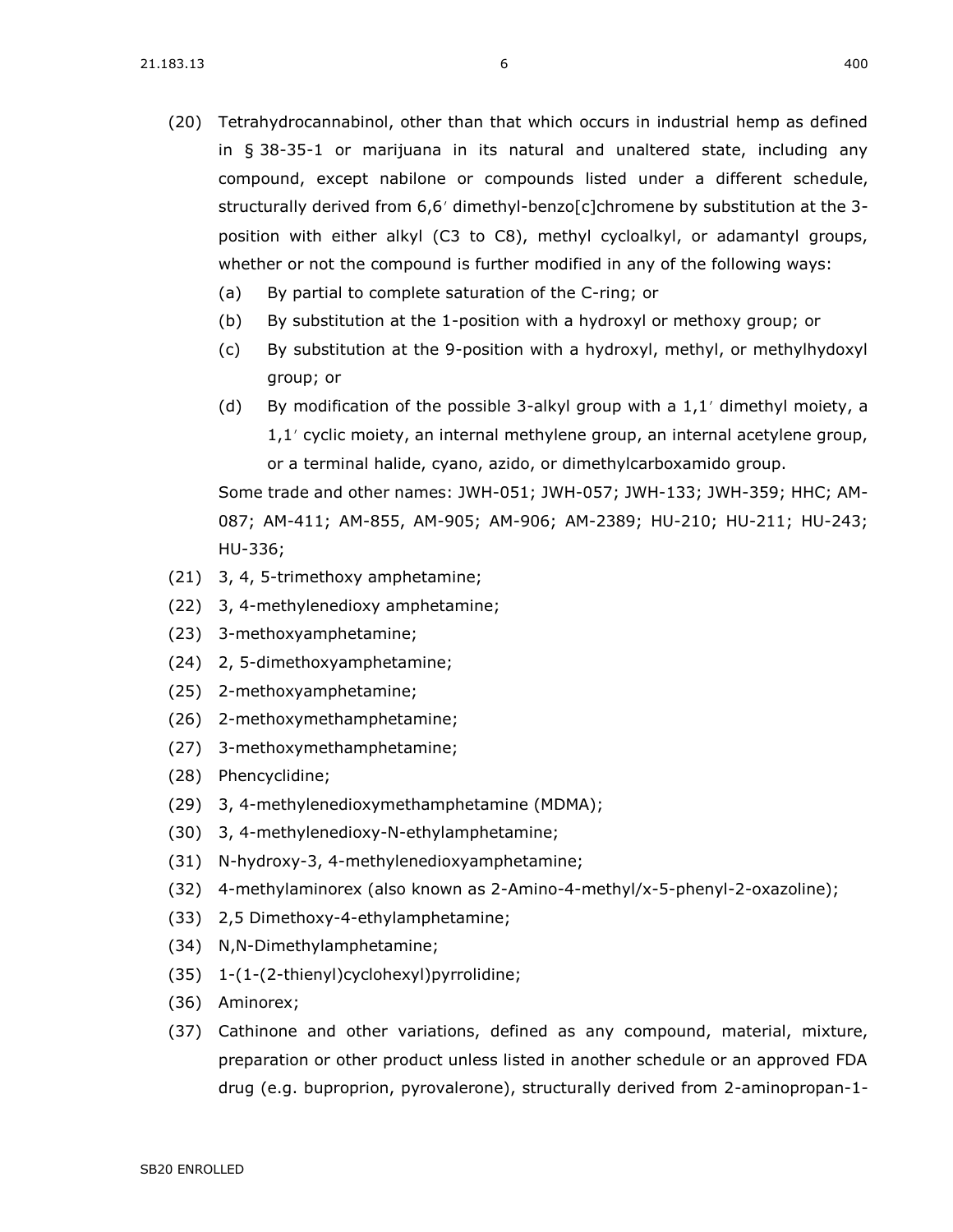one by substitution at the 1-position with either phenyl, naphthyl, or thiophene ring systems, whether or not the compound is further modified in any of the following ways:

- (a) By substitution in the ring system to any extent with alkyl, alkylenedioxy, alkoxy, haloalkyl, hydroxyl, or halide substituents, whether or not further substituted in the ring system by one or more other univalent substitutents;
- (b) By substitution at the 3-position with an acyclic alkyl substituent;
- (c) By substitution at the 2-amino nitrogen atom with alkyl, dialkyl, benzyl, or methoxybenzyl groups or by inclusion of the 2-amino nitrogen atom in a cyclic structure.

Some trade or other names: methcathinone, 4-methyl-N-methylcathinone (mephedrone); 3,4-methylenedioxy-N-methylcathinone (methylone); 3,4 methylenedioxypyrovalerone (MDPV); Naphthylpyrovalerone (naphyrone); 4 flouromethcathinone (flephedrone); 4-methoxymethcathinone (methedrone; Bk-PMMA); Ethcathinone (N-Ethylcathinone); 3,4-methylenedioxyethcathinone (ethylone); Beta-keto-N-methyl-3,4-benzodioxyolybutanamine (butylone); N,Ndimethylcathinone (metamfepramone); Alpha-pyrrolidinopropiophenone (alpha-PPP); 4-methoxy-alpha-pyrrolidinopropiophenone (MOPPP); 3,4 methylenedioxyalphapyrrolidinopropiophenone (MDPPP); Alphapyrrolidinovalerophenone (alpha-PVP); 3-fluoromethcathinone; 4'-Methyl-alphapyrrolidinobutiophenone (MPBP); Methyl-&agr;;-pyrrolindinopropiophenone (MPPP); Methyl-&agr;;-pyrrolidino-hexanophenone (MPHP); Buphedrone; Methyl-N-ethylcathinone; Pentedrone; Dimethylmethcathinone (DMMC); Dimethylethcathinone (DMEC); Methylenedioxymethcathinone (MDMC); Pentylone; Ethylethcathinone; Ethylmethcathinone; Fluoroethcathinone; methyl-alphapyrrolidinobutiophenone (MPBP); Methylecathinone (MEC); Methylenedioxy-alphapyrrolidinobutiophenone (MDPBP); Methoxymethcathinone (MOMC); Methylbuphedrone (MBP); Benzedrone (4-MBC); Dibutylone (DMBDB); Dimethylone (MDDMA); Diethylcathinone; Eutylone (EBDB); N-ethyl-N-Methylcathinone; N-ethylbuphedrone, 1-(1,3-benzodioxol-5-yl)2- (ethylamino)pentan-1-one (N-Ethylpentylone); 4'-Methyl-alphapyrrolidinopropiophenone (4-MEPPP, MPPP or MαPPP); alpha-Pyrrolidinobutiophenone (α;PBP); 1-(1,3-benzodioxol-5-yl)-2-(tertbutylamino)propan-1-one (Tertylone); 1-(1,3-benzodioxol-5-yl)-2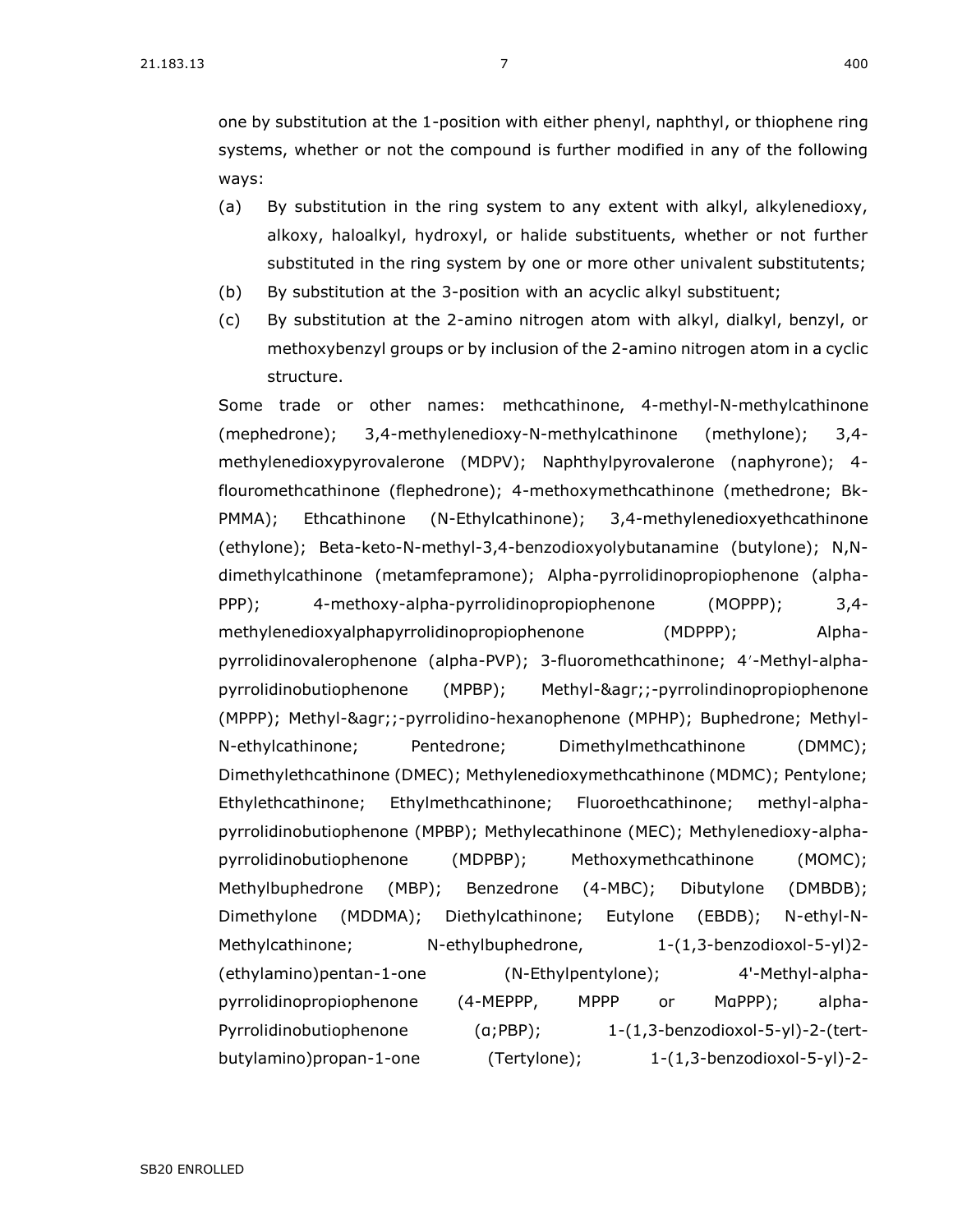(ethylamino)hexan-1-one (N-ethyl Hexylone); 1-(1,3-benzodioxol-5-yl)-2- (methylamino)pntan-1-one (Pentylone);

- (38) 2,5-Dimethoxy-4-ethylamphetamine (DOET);
- (39) Alpha-ethyltryptamine;
- (40) 4-Bromo-2,5-dimethoxy phenethylamine;
- (41) 2,5-dimethoxy-4-(n)-propylthiophenethylamine (2C-T-7);
- (42) 1-(3-trifluoromethylphenyl) piperazine (TFMPP);
- (43) Alpha-methyltryptamine (AMT);
- (44) 5-methoxy-N,N-diisopropyltryptamine (5-MeO-DIPT);
- (45) 5-methoxy-N,N-dimethyltryptamine (5-MeO-DMT);
- (46) Synthetic cannabinoids. Any material, compound, mixture, or preparation that is not listed as a controlled substance in another schedule, is not an FDA-approved drug, and contains any quantity of the following substances, their salts, isomers (whether optical, positional, or geometric), homologues, modifications of the indole ring by nitrogen heterocyclic analog substitution or nitrogen heterocyclic analog substitution of the phenyl, benzyl, naphthyl, adamantly, cyclopropyl, cumyl, or propionaldehyde structure, and salts of isomers, homologues, and modifications, unless specifically excepted, whenever the existence of these salts, isomers, homologues, modifications, and salts of isomers, homologues, and modifications is possible within the specific chemical designation:
	- (a) Naphthoylindoles. Any compound containing a 2-(1- naphthoyl)indole or 3- (1-naphthoyl)indole structure with substitution at the nitrogen atom of the indole ring by an alkyl, haloalkyl, alkenyl, cycloalkylmethyl, cycloalkylethyl, 1-(N-methyl-2-piperidinhyl)methyl, 2-(4-morpholinyl)ethyl, cyanoalky, 1- (N-methyl-2-pyrrolidinyl)methyl, 1-(N-methyl-3-morpholinyl)methyl, (tetrahydropyran-4-yl)methyl, benzyl, or halobenzyl group, whether or not further substituted on the indole ring to any extent and whether or not substituted on the naphthyl ring to any extent.

Some trade or other names: JWH-015; 1-pentyl-3-(1-naphthoyl)indole (JWH-018); 1-hexyl-3-(1-naphthoyl)indole (JWH-019); 1-butyl-3-(1 naphthoyl)indole (JWH-073); 1-pentyl-3-[1-(4-methoxynaphthoyl)]indole (JWH-081); 1-pentyl-3-(4-methyl-1-naphthoyl)indole (JWH-122); 1-[2-(4 morpholinyl)ethyl]-3-(1-naphthoyl)indole (JWH-200); JWH-210; JWH-398; 1-pentyl-3-(1-naphthoyl)indole (AM-678); 1-(5-fluoropentyl)-3-(1 naphthoyl)indole (AM-2201); WIN 55-212; JWH-004; JWH-007; JWH-009;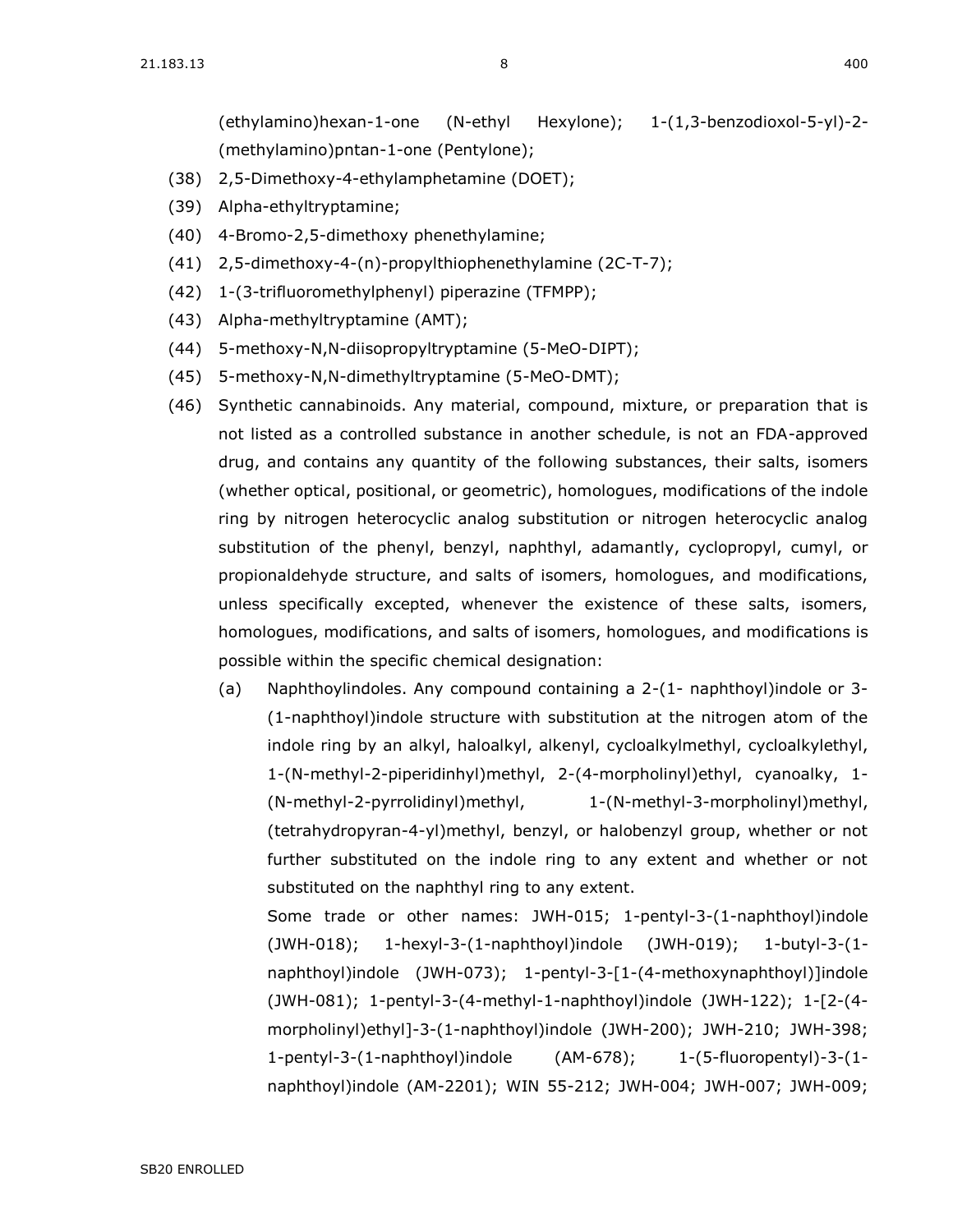JWH-011; JWH-016; JWH-020; JWH-022; JWH-046; JWH-047; JWH-048; JWH-049; JWH-050; JWH-070; JWH-071; JWH-072; JWH-076; JWH-079; JWH-080; JWH-082; JWH-094; JWH-096; JWH-098; JWH-116; JWH-120; JWH-148; JWH-149; JWH-164; JWH-166; JWH-180; JWH-181; JWH-182; JWH-189; JWH-193; JWH-198; JWH-211; JWH-212; JWH-213; JWH-234; JWH-235; JWH-236; JWH-239; JWH-240; JWH-241; JWH-258; JWH-262; JWH-386; JWH-387; JWH-394; JWH-395; JWH-397; JWH-399; JWH-400; JWH-412; JWH-413; JWH-414; JWH-415; JWH-424; AM-678; AM-1220; AM-1221; AM-1235; AM-2232, THJ-2201;

- (b) Naphthylmethylindoles. Any compound containing a 1H-indol-2-yl-(1 naphthyl)methane or 1H-indol-3-yl-(1-naphthyl)methane structure with substitution at the nitrogen atom of the indole ring by an alkyl, haloalkyl, alkenyl, cycloalkylmethyl, cycloalkylethyl, 1-(N-methyl-2-piperidinyl)methyl, 2-(4-morpholinyl)ethyl, cyanoalky, 1-(N-methyl-2-pyrrolidinyl)methyl, 1-(Nmethyl-3-morpholinyl)methyl, (tetrahydropyran-4-yl)methyl, benzyl, or halobenzyl group, whether or not further substituted on the indole ring to any extent and whether or not substituted on the naphthyl ring to any extent. Some trade or other names: JWH-175; JWH-184; JWH-185; JWH-192; JWH-194; JWH-195; JWH-196; JWH-197; JWH-199;
- (c) Phenylacetylindoles. Any compound containing a 2-phenylacetylindole or 3 phenylacetylindole structure with substitution at the nitrogen atom of the indole ring by an alkyl, haloalkyl, alkenyl, cycloalkylmethyl, cycloalkylethyl, 1-(N-methyl-2-piperidinyl)methyl, or 2-(4-morpholinyl)ethyl, cyanoalky, 1- (N-methyl-2-pyrrolidinyl)methyl, 1-(N-methyl-3-morpholinyl)methyl, (tetrahydropyran-4-yl)methyl, benzyl, or halobenzyl group, whether or not further substituted on the indole ring to any extent and whether or not substituted on the phenyl ring to any extent.

Some trade or other names: 1-cyc lohexylethyl-3-(2 methoxyphenylacetyl)indole (SR-18); 1-cyclohexylethyl-3-(2 methoxyphenylacetyl)indole (RCS-8); 1-pentyl-3-(2methoxyphenylacetyl)indole (JWH-250); 1-pentyl-3-(2chlorophenylacetyl)indole (JWH-203); JWH-167; JWH-201; JWH-202; JWH-204; JWH-205; JWH-206; JWH-207; JWH-208; JWH-209; JWH-237; JWH-248; JWH-249; JWH-251; JWH-253; JWH-302; JWH-303; JWH-304; JWH-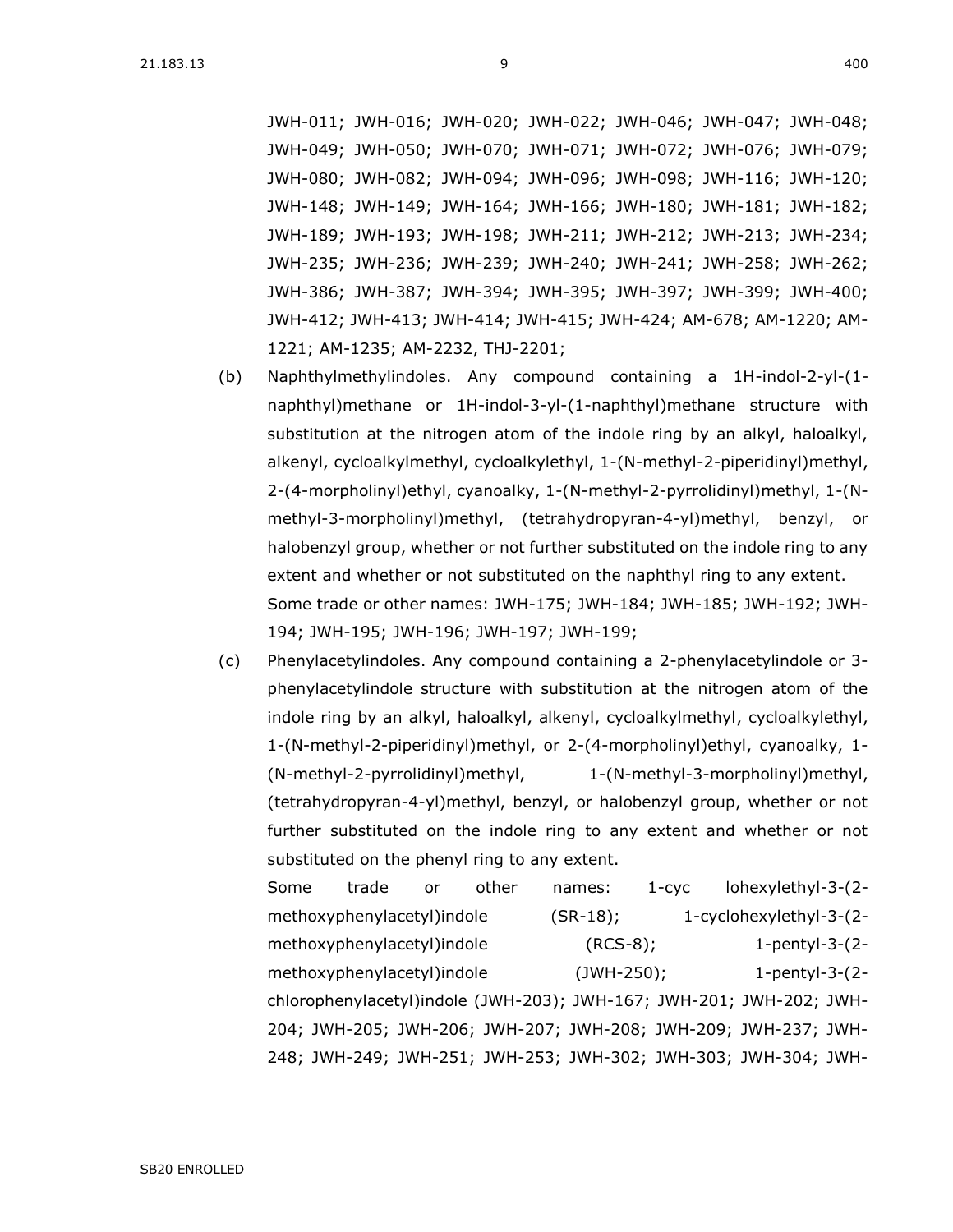305; JWH-306; JWH-311; JWH-312; JWH-313; JWH-314; JWH-315; JWH-316; Cannabipiperidiethanone;

(d) Benzoylindoles. Any compound containing a 2-(benzoyl)indole or 3- (benzoyl)indole structure with substitution at the nitrogen atom of the indole ring by an alkyl, haloalkyl, alkenyl, cycloalkylmethyl, cycloalkylethyl, 1-(Nmethyl-2-piperidinyl)methyl, 2-(4-morpholinyl)ethyl, cyanoalky, 1-(Nmethyl-2-pyrrolidinyl)methyl, 1-(N-methyl-3-morpholinyl)methyl, (tetrahydropyran-4-yl)methyl, benzyl, or halobenzyl group, whether or not further substituted on the indole ring to any extent and whether or not substituted on the phenyl ring to any extent. Some trade or other names: 1-(5-fluoropentyl)-3-(2-iodobenzoyl)indole (AM-

694); 1-pentyl-3-[(4-methoxy)-benzoyl]indole (SR-19); Pravadoline (WIN 48,098); 1-pentyl-3-[(4-methoxy)-benzoyl]indole (RCS-4); AM-630; AM-661; AM-2233; AM-1241;

(e) Naphthoylpyrroles. Any compound containing a 2-(1-naphthoyl)pyrrole or 3- (1-naphthoyl)pyrrole structure with substitution at the nitrogen atom of the pyrrole ring by an alkyl, haloalkyl, alkenyl, cycloalkylmethyl, cycloalkylethyl, 1-(N-methyl-2-piperidinyl)methyl, 2-(4-morpholinyl)ethyl, cyanoalky, 1-(Nmethyl-2-pyrrolidinyl)methyl, 1-(N-methyl-3-morpholinyl)methyl, (tetrahydropyran-4-yl)methyl, benzyl, or halobenzyl group, whether or not further substituted on the pyrrole ring to any extent and whether or not substituted on the naphthyl ring to any extent.

Some trade or other names: JWH-307; JWH-030; JWH-031; JWH-145; JWH-146; JWH-147; JWH-150; JWH-156; JWH-242; JWH-243; JWH-244; JWH-245; JWH-246; JWH-292; JWH-293; JWH-308; JWH-309; JWH-346; JWH-348; JWH-363; JWH-364; JWH-365; JWH-367; JWH-368; JWH-369; JWH-370; JWH-371; JWH-373; JWH-392;

(f) Naphthylmethylindenes. Any compound containing a naphthylideneindene structure with substitution at the 3-position of the indene ring by an alkyl, haloalkyl, alkenyl, cycloalkylmethyl, cycloalkylethyl, 1-(N-methyl-2 piperidinyl)methyl, 2-(4-morpholinyl)ethyl, cyanoalky, 1-(N-methyl-2 pyrrolidinyl)methyl, 1-(N-methyl-3-morpholinyl)methyl, (tetrahydropyran-4 yl)methyl, benzyl, or halobenzyl group, whether or not further substituted on the indene ring to any extent and whether or not substituted on the naphthyl ring to any extent.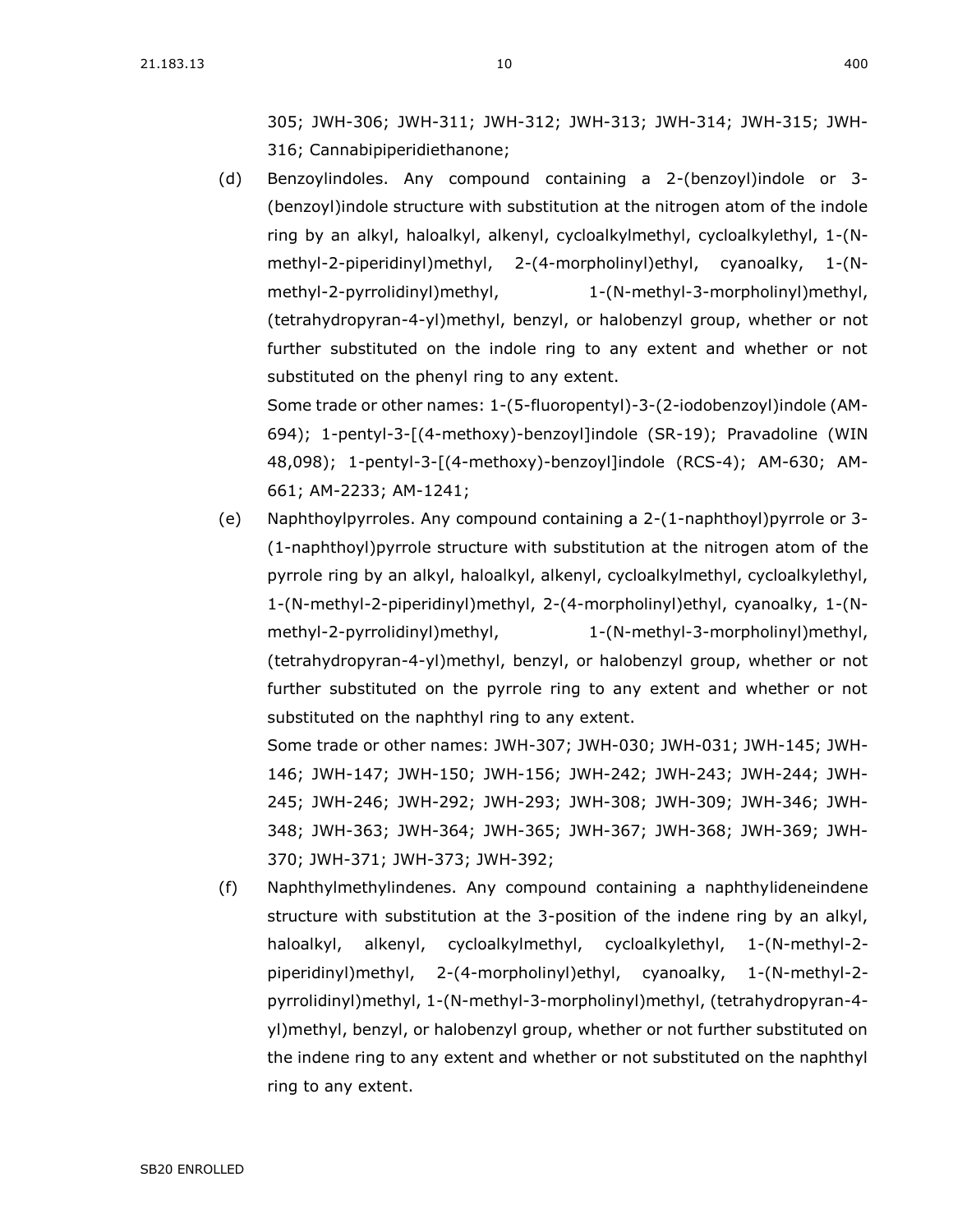Some trade or other names: JWH-171; JWH-176; JWH-220;

(g) Cyclohexylphenols. Any compound containing a 2-(3 hydroxycyclohexyl)phenol structure with substitution at the 5-position of the phenolic ring by an alkyl, haloalkyl, alkenyl, cycloalkylmethyl, cycloalkylethyl, 1-(N-methyl-2-piperidinyl)methyl, or 2-(4-morpholinyl)ethyl, 1-(N-methyl-2-pyrrolidinyl)methyl, 1-(N-methyl-3-morpholinyl)methyl, (tetrahydropyran-4-yl)methyl, benzyl, or halobenzyl group, whether or not substituted on the cyclohexyl ring to any extent. Some trade or other names: 5-(1,1-dimethylheptyl)-2-[(1R,3S)-3-

hydroxycyclohexyl]-phenol (CP 47, 497 and homologues, which includes C8); cannabicyclohexanol; CP-55,490; CP-55,940; CP-56,667

- (h) (6aR,10aR)-9-(hydroxymethyl)-6,6-dimethyl-3-(2-methyloctan-2-yl) 6a,7,10,10a-tetrahydrobenzo[c]chromen-1-ol. Some trade or other names: HU-210;
- (i) 2,3-Dihydro-5-methyl-3-(4-m orpholinylmethyl)pyrrolo[1,2,3-de]-1,4 benzoxazin-6-yl]-1-napthalenyl. Some trade or other names: WIN 55, [212-](https://sdlegislature.gov/Statutes/Codified_Laws/DisplayStatute.aspx?Type=Statute&Statute=12-2) [2;](https://sdlegislature.gov/Statutes/Codified_Laws/DisplayStatute.aspx?Type=Statute&Statute=12-2)
- (j) Substituted Acetylindoles. Any compound containing a 2-acetyl indole or 3 acetyl indole structure substituted at the acetyl by replacement of the methyl group with a tetramethylcyclopropyl, adamantyl, benzyl, cumyl, or propionaldehyde substituent whether or not further substituted on the tetramethylcyclopropyl, adamantyl, benzyl, cumyl, or propionaldehyde substituent to any extent and whether or not further substituted at the nitrogen atom of the indole ring by an alkyl, haloalkyl, cyanoalkyl, alkenyl, cycloalkylmethyl, cycloalkylethyl, 1-(N-methyl-2-piperidinyl)methyl, 2-(4 morpholinyl)ethyl, 1-(N-methyl-2-pyrrolidinyl)methyl, 1-(N-methyl-3 morpholinyl)methyl, (tetrahydropyran-4-yl)methyl, benzyl, or halobenzyl group whether or not further substituted on the indole ring to any extent. Some trade and or names: (1-Pentylindol-3-yl)-(2,2,3,3 tetramethylcyclopropyl)methanone (UR-144); (1-(5-fluoropentyl)indol-3 yl)-(2,2,3,3-tetramethylcyclopropyl)methanone (XLR-11); (1-(2-morpholin-4-ylethyl)-1H-indol-3-yl)-(2,2,3,3-tetramethylcyclopropyl)methanone (A-796,260); 1-[(N-methylpiperidin-2-yl)methyl]-3-(adamant-1-oyl)indole (AM-1248); 1-Pentyl-3-(1-adamantoyl)indole (AB-001 and JWH-018 adamantyl analog); AM-679;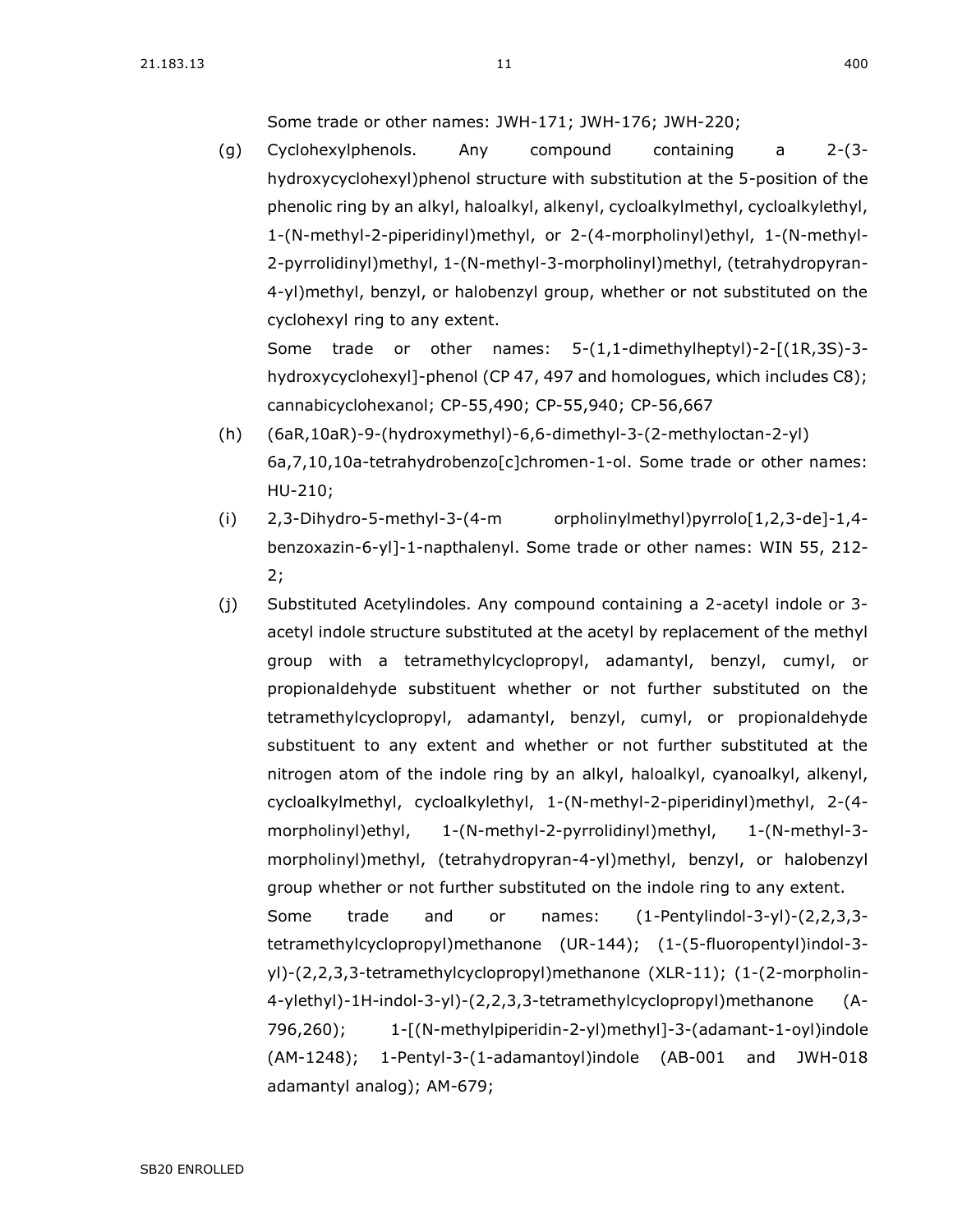(k) Substituted Carboxamide Indole. Any compound containing a 2-carboxamide indole or 3-carboxamide indole structure substituted at the nitrogen of the carboxamide with a tetramethylcyclopropyl, naphthyl, adamantyl, cumyl, phenyl, or propionaldehyde substituent, whether or not further substituted on the tetramethylcyclopropyl, adamantyl, cumyl, naphthyl, phenyl, or propionaldehyde substituent to any extent and whether or not further substituted at the nitrogen atom of the indole ring by an alkyl, haloalkyl, cyanoalkyl, alkenyl, cycloalkylmethyl, cycloalkylethyl, 1-(N-methyl-2 piperidinyl)methyl, 2-(4-morpholinyl)ethyl, 1-(N-methyl-2 pyrrolidinyl)methyl, 1-(N-methyl-3-morpholinyl)methyl, (tetrahydropyran-4 yl)methyl, benzyl, or halobenzyl group whether or not further substituted on the indole ring to any extent.

Some trade and other names: JWH-018 adamantyl carboxamide; STS-135; MN-18; 5-Fluoro-MN-18, 1-(5-fluoropentyl)-N-(2-phenylpropan-2-yl)-1Hpyrrolo[2,3-b]pyridine-3-carboxamide (5F-CUMYL-P7AICA) ; N-(Adamantan-1-yl)-1-(5-fluoropentyl)-1H-indazole-3-carboxamide (5F-APINACA); methyl (2R)-2-[[1-(5-fluoropentyl)indazole-3-carbonyl]amino]-3,3-

dimethylbutanoate (5F-ADB); N-(1-amino-3-methyl-1-oxobutan-2-yl)-1- (cyclohexylmethyl)indazole-3-carboxamide (AB-CHMINACA); 1-(4 cyanobutyl)-N-(2-phenylpropan-2-yl)-1H-indazole-3-carboxamide (4-CN-CUMYL-BUTINACA); N-(1-amino-3,3-dimethyl-1-oxobutan-2-yl)-1- (cyclohexylmethyl)indazole-3-carboxamide (ADB-CHMINACA or MAB-CHMINACA); methyl (2S)-2-[[1-[4-fluorophenyl)methyl]indazole-3 carbonyl]amino]-3,3-dimethylbutanoate (MDMB-FUBINACA); methyl 2-(1- (cyclohexylmethyl)-1H-indole-3-carboxamido)-3-methylbutanoate (MMB-CHMICA); methyl (2S)-2-[[1-[4-fluorophenyl)methyl]indazole-3 carbonyl]amino]-3-methylbutanoate (AMB-FUBINACA); Methyl 2-(1-(5 fluoropentyl)-1H-indazole-3-carboxamido)-3-methylbutanoate (5F-AMB); methyl 2-(1-(5-fluoropentyl-1Hindole-3-carboxamido)-3,3-dimethylbutaoate (5F-MDMB-PICA); methyl (S)-3,3-dimethyl-2-[(1-(pent-4-enlindazole-3 carbonyl)amino]butanoate (MDMB-4en-PINACA); methyl 2-(1-(4 fluorobutyl)-1H-indazole-3carboxamido)-3,3-dimethylbutanoate (4F-MDMB-BUTINACA);

(l) Substituted Carboxylic Acid Indole. Any compound containing a 1H-indole-2 carboxylic acid or 1H-indole-3-carboxylic acid substituted at the hydroxyl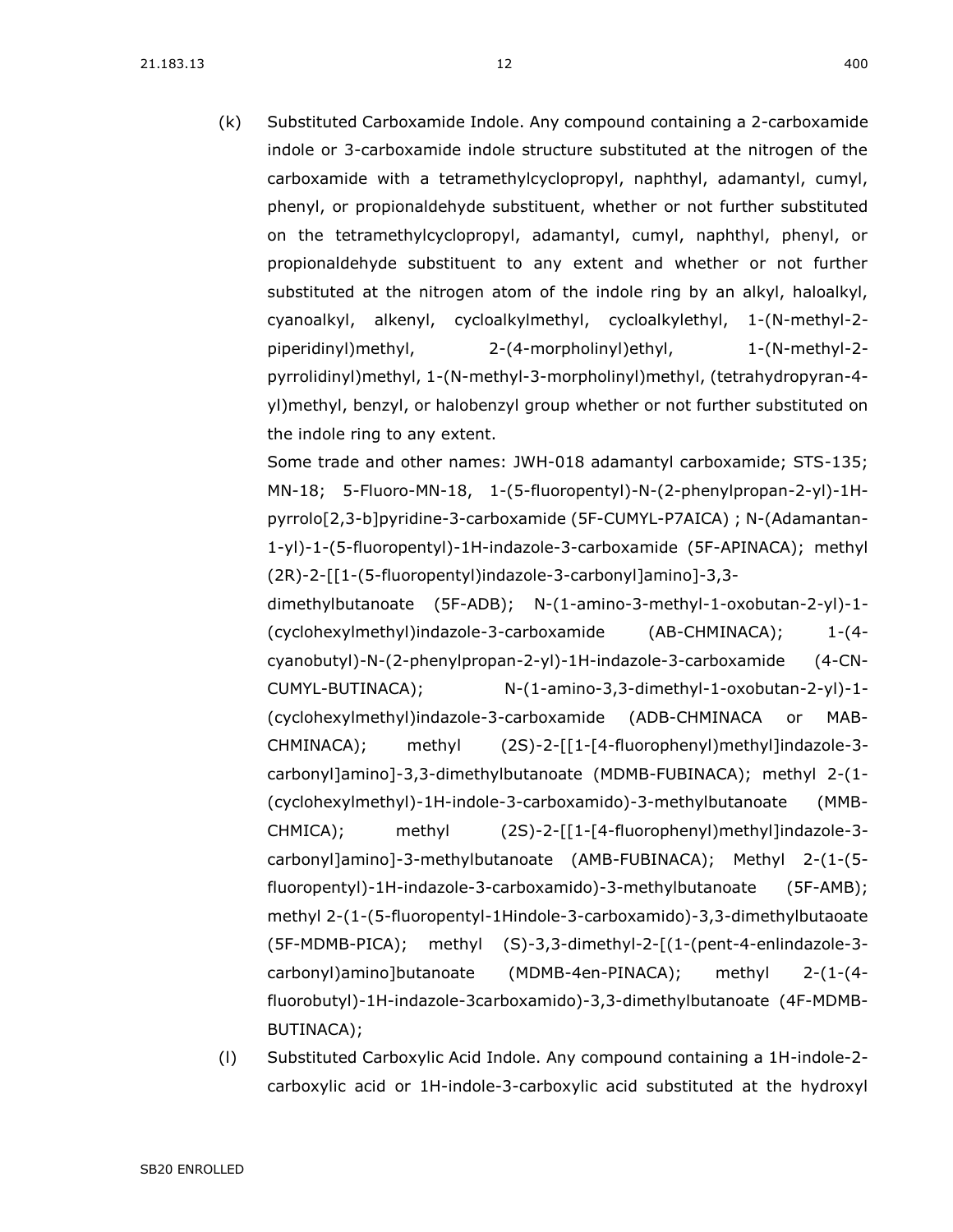group of the carboxylic acid with a phenyl, benzyl, naphthyl, adamantyl, cyclopropyl, quinolinyl, isquinolinyl, cumyl, or propionaldehyde substituent whether or not further substituted on the phenyl, benzyl, naphthyl, adamantyl, cyclopropyl, cumyl, quinolinyl, isquinolinyl, or propionaldehyde substituent to any extent and whether or not further substituted at the nitrogen atom of the indole ring by an alkyl, haloalkyl, cyanoalkyl, alkenyl, cycloalkylmethyl, cycloalkylethyl, 1-(N-methyl-2-piperidinyl)methyl, 2-(4 morpholinyl)ethyl, 1-(N-methyl-2-pyrrolidinyl)methyl, 1-(N-methyl-3 morpholinyl)methyl, tetrahydropyranylmethyl, benzyl, or halo benzyl group whether or not further substituted on the indole ring to any extent. Some trade and other names: Naphthalen-1-yl 1-(5-fluoropntyl)-1H-indole-3-carboxylate (NM2201);

- (47) 6,7-dihydro-5H-indeno-(5,6-d)-1,3-dioxol-6-amine) (MDAI);
- (48) 2-(2,5-Dimethoxy-4-ethylphenyl)ethanamine (2C-E);
- (49) 2-(2,5-Dimethoxy-4-methylphenyl)ethanamine (2C-D);
- (50) 2-(4-Chloro-2,5-dimethoxyphenyl)ethanamine (2C-C);
- (51) 2-(4-Iodo-2,5-dimethoxyphenyl)ethanamine (2C-I);
- (52) 2-[4-(Ethylthio)-2,5-dimethoxyphenyl]ethanamine (2C-T-2);
- (53) 2-[4-(Isopropylthio)-2,5-dimethoxyphenyl]ethanamine (2C-T-4);
- (54) 2-(2,5-Dimethoxyphenyl)ethanamine (2C-H);
- (55) 2-(2,5-Dimethoxy-4-nitro-phenyl)ethanamine (2C-N);
- (56) 2-(2,5-Dimethoxy-4-(n)-propylphenyl)ethanamine (2C-P);
- (57) Substituted phenethylamine. Any compound, unless specifically exempt, listed as a controlled substance in another schedule or an approved FDA drug, structurally derived from phenylethan-2-amine by substitution on the phenyl ring in any of the following ways, that is to say--by substitution with a fused methylenedioxy, fused furan, or fused tetrahydrofuran ring system; by substitution with two alkoxy groups; by substitution with one alkoxy and either one fused furan, tetrahydrofuran, or tetrahydropyran ring system; by substitution with two fused ring systems from any combination of the furan, tetrahydrofuran, or tetrahydropyran ring systems; whether or not the compound is further modified in any of the following ways:
	- (a) By substitution on the phenyl ring by any halo, hydroxyl, alkyl, trifluoromethyl, alkoxy, or alkylthio groups;
	- (b) By substitution on the 2-position by any alkyl groups; or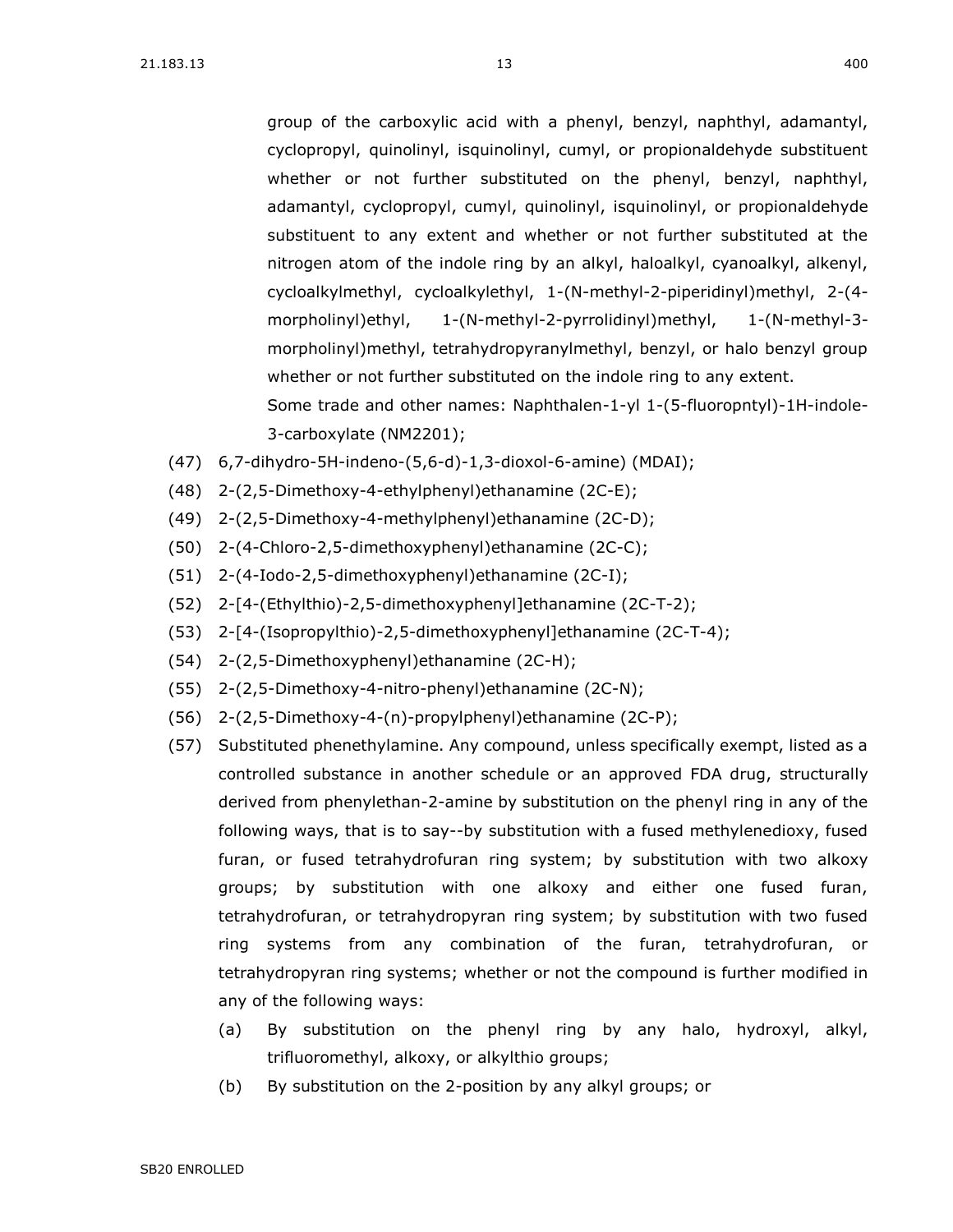(c) By substitution on the 2-amino nitrogen atom with acetyl, alkyl, dialkyl, benzyl, methoxybenzyl, or hydroxybenzyl groups.

Some trade and other names: 2-(2,5-dimethoxy-4-(methylthio)phenyl)ethanamine (2C-T or 4-methylthio-2,5-dimethoxyphenethylamine); 1-(2,5-dimethoxy-4 iodophenyl)-propan-2-amine (DOI or 2, 5-Dimethoxy-4-iodoamphetamine); 1-(4- Bromo-2,5-dimethoxyphenyl)-2-aminopropane (DOB or 2,5-Dimethoxy-4 bromoamphetamine); 1-(4-chloro-2,5-dimethoxy-phenyl)propan-2-amine (DOC or 2,5-Dimethoxy-4-chloroamphetamine); 2-(4-bromo-2,5-dimethoxyphenyl)-N-[(2 methoxyphenyl)methyl]ethanamine (2C-B-NBOMe; 25B-NBOMe or 2,5-Dimethoxy-4-bromo-N-(2-methoxybenzyl)phenethylamine); 2-4-iodo-2,5-dimethoxyphenyl)- N-[(2-methoxyphenyl)methyl]ethanamine (2C-I-NBOMe; 25I-NBOMe or 2,5- Dimethoxy-4-iodo-N-(2-methoxybenzyl)phenethylamine); N-(2-Methoxybenzyl)- 2-(3,4,5-trimethoxypheny (Mescaline-NBOMe or 3,4,5-trimethoxy-(2 methoxybenzyl)phenethylamine); 2-(4-chloro-2,5-dimethoxyphenyl)-N-[(2 methoxyphenyl)methyl]ethanamine (2C-C-NBOMe; 25C-NBOMe or 2,5-Dimethoxy-4-chloro-N-(2-methoxybenzyl)phenethylamine); 2-(7-Bromo-5-methoxy-2,3 dihydro-1-benzofuran-4-yl)ethanamine (2CB-5-hemiFLY); 2-(8-bromo-2,3,6,7 tetrahydrofuro [2,3-f][1]benzofuran-4-yl)ethanamine (2C-B-FLY); 2-(10-Bromo-2,3,4,7,8,9-hexahydropyrano[2,3-g]chromen-5-yl)ethanamine (2C-B-butterFLY); -(2-Methoxybenzyl)-1-(8-bromo-2,3,6,7-tetrahydrobenzo[1,2-b:4,5-b']difuran-4yl)-2-aminoethane (2C-B-FLY-NBOMe); 1-(4-Bromofuro[2,3-f][1]benzofuran-8 yl)propan-2-amine (bromo-benzodifuranyl-isopropylamine or bromo-dragonFLY); - (2-Hydroxybenzyl)-4-iodo-2,5-dimethoxyphenethylamine (2C-I-NBOH or 25I-NBOH); 5-(2-Aminoprpyl)benzofuran (5-APB); 6(2-Aminopropyl)benzofuran (6- APB); 5-(2-Aminopropyl)-2,3-dihydrobenzofuran (5-APDB); 6-(2-Aminopropyl)- 2,3,-dihydrobenzofuran (6-APDB);

(58) Substituted tryptamines. Any compound, unless specifically exempt, listed as a controlled substance in another schedule or an approved FDA drug, structurally derived from 2-(1H-indol-3-yl)ethanamine (i.e, tryptamine) by mono- or disubstitution of the amine nitrogen with alkyl or alkenyl groups or by inclusion of the amino nitrogen atom in a cyclic structure whether or not the compound is further substituted at the alpha-position with an alkyl group or whether or not further substituted on the indole ring to any extent with any alkyl, alkoxy, halo, hydroxyl, or acetoxy groups.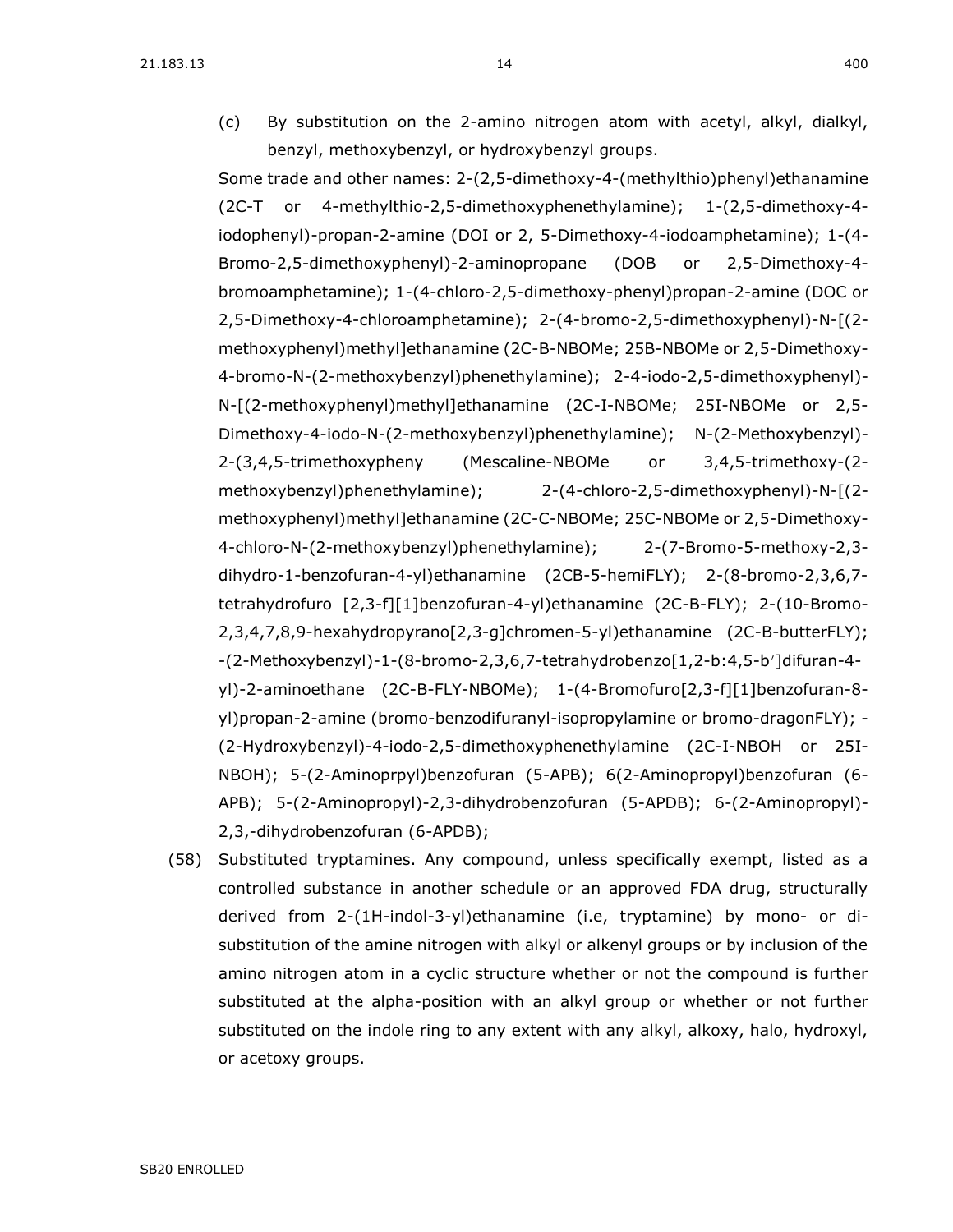Some trade and other names: 5-methoxy-N,N-diallyltryptamine (5-MeO-DALT); 4 acetoxy-N,N-dimethyltryptamine (4-AcO-DMT or O-Acetylpsilocin); 4-hydroxy-Nmethyl-N-ethyltryptamine (4-HO-MET); 4-hydroxy-N,N-diisopropyltryptamine (4- HO-DIPT); 5-methoxy-N-methyl-N-isopropyltryptamine (5-MeO-MiPT);

- (59) Naphthalen-1-yl-(4-pentyloxynaphthalen-1-yl)methanone (CB-13);
- (60) N-Adamantyl-1-pentyl-1H-Indazole-3-carboxamide (AKB 48);
- (61) 1-(4-Fluorophenyl)piperazine (pFPP);
- (62) 1-(3-Chlorophenyl)piperazine (mCPP);
- (63) 1-(4-Methoxyphenyl)piperazine (pMeOPP);
- (64) 1,4-Dibenzylpiperazine (DBP);
- (65) Isopentedrone;
- (66) Fluoromethamphetamine;
- (67) Fluoroamphetamine;
- (68) Fluorococaine;
- (69) 1-pentyl-8-quinolinyl ester-1H-indole-3-carboxylic acid (PB-22);
- (70) 1-(5-fluoropentyl)-8-quinolinyl ester-1H-indole-3-carboxylic acid (5 Fluoro-PB-22);
- (71) N-(1-amino-3-methyl-1-oxobutan-2-yl)-1-pentyl-1H-indazole-3-carboxamide (AB-PINACA);
- (72) N-(1-amino-3-methyl-1-oxobutan-2-yl)-1-(5-fluoropentyl)-1H-indazole-3 carboxamide (5 Fluoro-AB-PINACA);
- (73) N-(1-amino-3-methyl-1-oxobutan-2-yl)-1-(4-fluorobenzyl)-1H-indazole-3 carboxamide (AB-FUBINACA);
- (74) N-(1-amino-3,3-dimethyl-1-oxobutan-2-yl)-1-pentyl-1H-indole-3-carboxamide (ADB-PINACA (ADBICA));
- (75) N-(1-amino-3,3-dimethyl-1-oxobutan-2-yl)-1-(5-fluoropentyl)-1H-indole-3 carboxamide (5 Fluoro-ADB-PINACA (5 Fluoro-ADBICA)); and
- (76) N-(1-Amino-3,3-dimethyl-1-oxobutan-2-yl)-1-(4-fluorobenzyl)-1H-indazole-3 carboxamide (ADB-FUBINACA).

**Section 4.** [That § 34-20B-16 be AMENDED.](https://sdlegislature.gov/Statutes/Codified_Laws/DisplayStatute.aspx?Type=Statute&Statute=34-20B-16)

#### **[34-20B-16. S](https://sdlegislature.gov/Statutes/Codified_Laws/DisplayStatute.aspx?Type=Statute&Statute=34-20B-16)ubstances included in Schedule II.**

Any of the following substances including their salts, isomers, and salts of isomers is included in Schedule II except those narcotic drugs listed in other schedules whether produced directly or indirectly by extraction from substances of vegetable origin,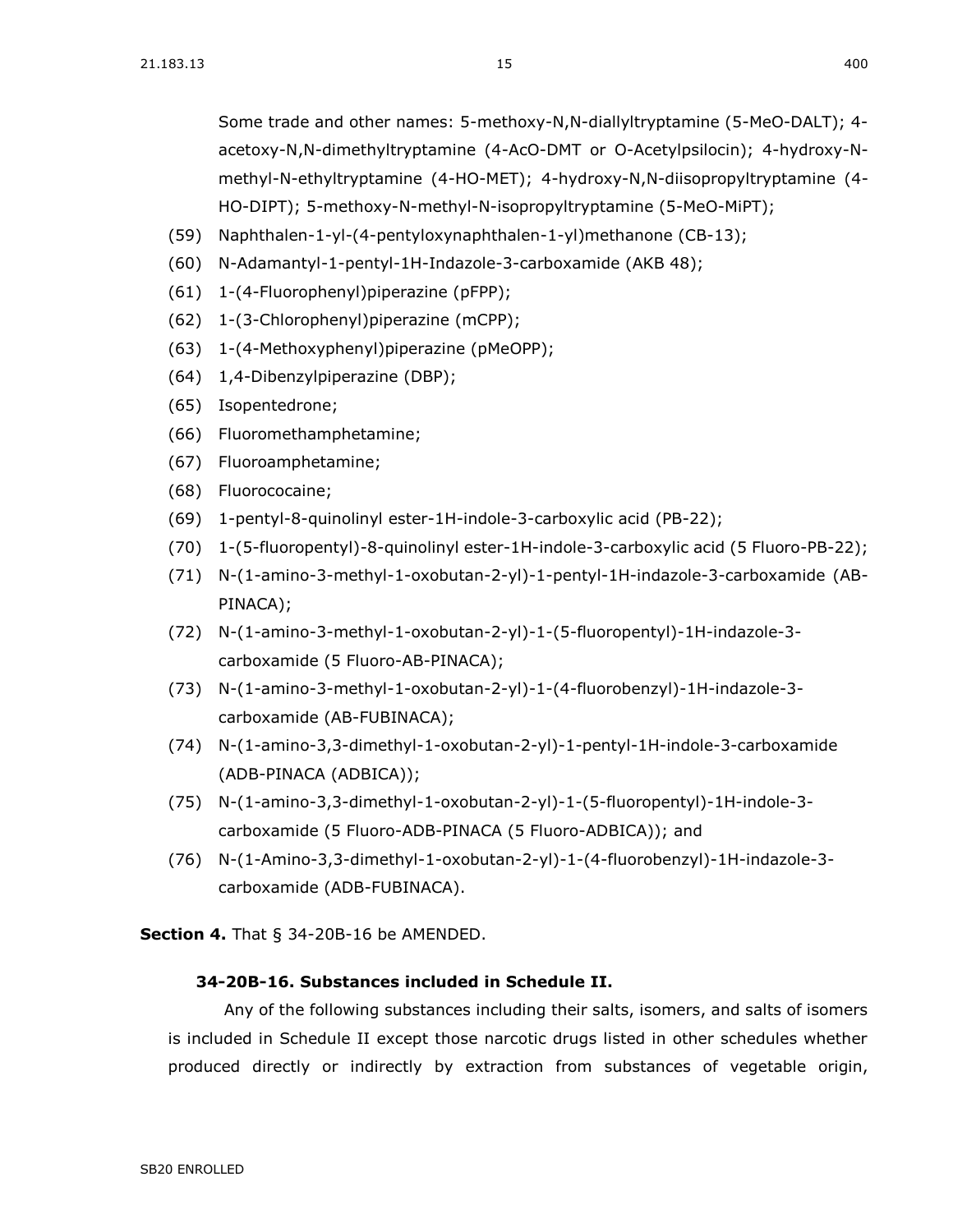independently by means of chemical synthesis, or by a combination of extraction and chemical synthesis:

- (1) Opium (except when it meets the requirements of subdivision [34-20B-23\(](https://sdlegislature.gov/Statutes/Codified_Laws/DisplayStatute.aspx?Type=Statute&Statute=34-20B-23)7) or [34-](https://sdlegislature.gov/Statutes/Codified_Laws/DisplayStatute.aspx?Type=Statute&Statute=34-20B-26) [20B-26\(](https://sdlegislature.gov/Statutes/Codified_Laws/DisplayStatute.aspx?Type=Statute&Statute=34-20B-26)5)), coca leaves, and opiate;
- (2) Any salt, compound, derivative, or preparation of opium, coca leaves (including cocaine), or opiate, excluding apomorphine, dextrorphan, naloxone, naloxegol, naldemedine, nalbuphine, nalmefene, naltrexone, and 6β-naltrexol;
- (3) Any salt, compound, derivative, or preparation thereof that is chemically equivalent or identical with any of the substances referred to in subdivisions (1) and (2), except that these substances may not include decocainized coca leaves or extraction of coca leaves, which extractions do not contain cocaine or ecgonine; and may not include the isoquinoline alkaloids of opium;
- (4) Opium poppy and poppy straw;
- (5) Amphetamine;
- (6) Methamphetamine;
- (7) Amobarbital;
- (8) Pentobarbital;
- (9) Secobarbital;
- (10) Methylphenidate;
- (11) Phenmetrazine;
- (12) Etorphine;
- (13) Diprenorphine;
- (14) Deleted by SL 2000, ch 170, § 1;
- (15) Nabilone;
- (16) Glutethimide;
- (17) Phencyclidine immediate precursors:
	- (a) 1-phenylcyclohexylamine;
	- (b) 1-piperidinocyclohexanecarbonitrile (PCC);
- (18) Lisdexamfetamine, its salts, isomers, and salts of its isomers;
- (19) Tapentadol; and
- (20) Dronabinol [(-)-delta-9-trans tetrahydrocannabinol] in an oral solution in a drug product approved for marketing by the United States Food and Drug Administration.

**Section 5.** [That § 34-20B-17 be AMENDED.](https://sdlegislature.gov/Statutes/Codified_Laws/DisplayStatute.aspx?Type=Statute&Statute=34-20B-17)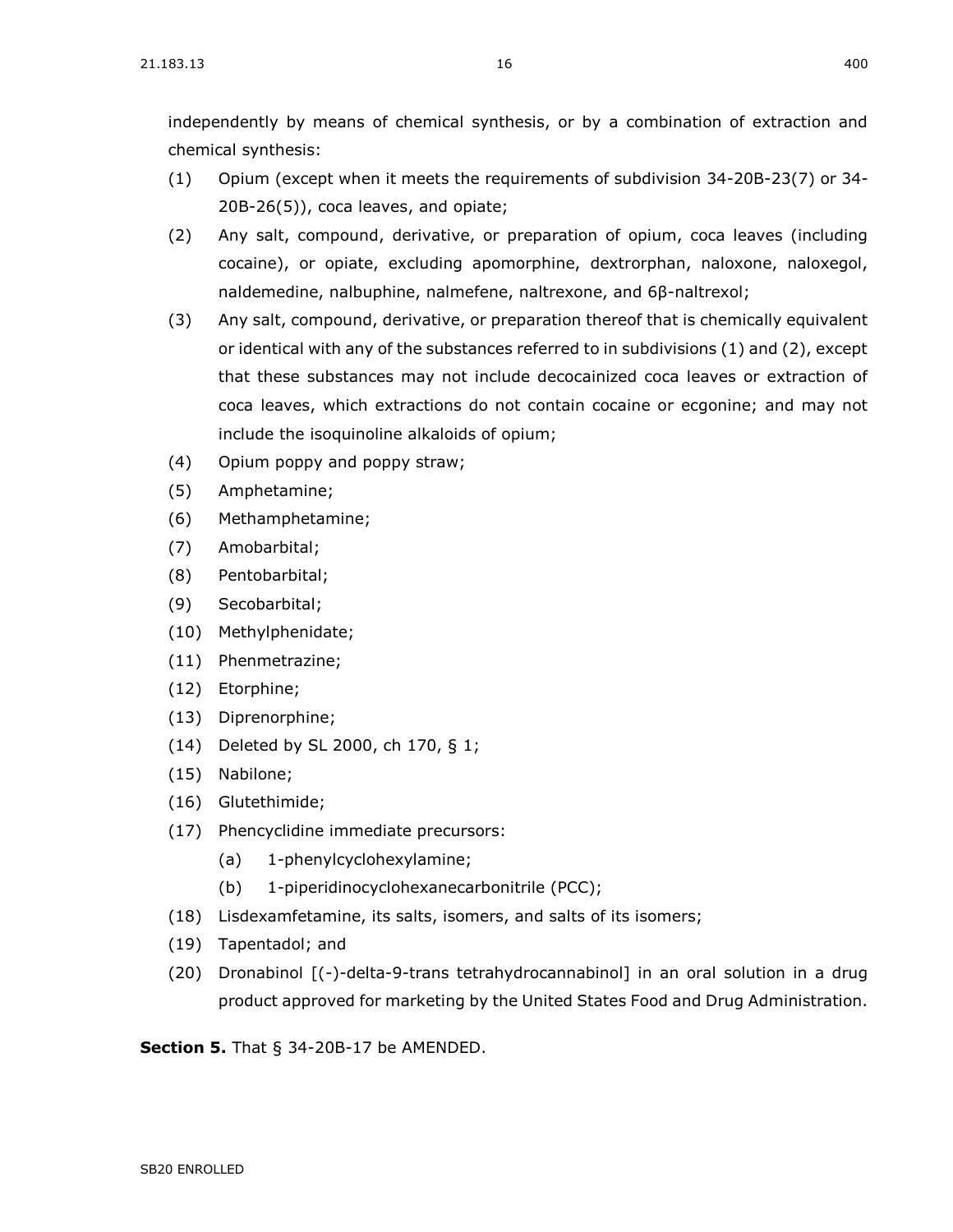#### **[34-20B-17. O](https://sdlegislature.gov/Statutes/Codified_Laws/DisplayStatute.aspx?Type=Statute&Statute=34-20B-17)piates included in Schedule II.**

Any of the following opiates, including their isomers, esters, ethers, salts, and salts of isomers, esters, and ethers, is included in Schedule II, unless specifically excepted, whenever the existence of such isomers, esters, ethers, and salts is possible within the specific chemical designation:

- (1) Alphaprodine;
- (2) Anileridine;
- (3) Bezitramide;
- (4) Diphenoxylate;
- (5) Fentanyl;
- (6) Isomethadone;
- (7) Levomethorphan;
- (8) Levorphanol;
- (9) Metazocine;
- (10) Methadone;
- (11) Methadone-intermediate, 4-cyano-2-dimethylamine-1, 4-diphenyl butane;
- (12) Moramide-intermediate, 2-methyl-3-morpholino-1, 1-diphenylpropane-carboxylic acid;
- (13) Pethidine;
- (14) Pethidine-intermediate, A, 4-cyano-1-methyl-4-phenylpiperidine;
- (15) Pethidine-intermediate, B, ethyl-4-phenylpiperidine-4-carboxylate;
- (16) Pethidine-intermediate, C, 1-methyl-4-phenylpiperidine-4-carboxylic acid;
- (17) Phenazocine;
- (18) Piminodine;
- (19) Racemethorphan;
- (20) Racemorphan;
- (21) Sufentanil;
- (22) Alfentanil;
- (23) Carfentanil;
- (24) Levo-alphacetylmethadol, also known as levo-alpha-acetylmethadyl acetate or LAAM;
- (25) Remifentanil;
- (26) Oxymorphone;
- (27) Oripavine (3-O-demethylthebaine or 6,7,8,14-tetradehydro-4,5-alpha-epoxy-6 methoxy-17-methylmorphinan-3-ol);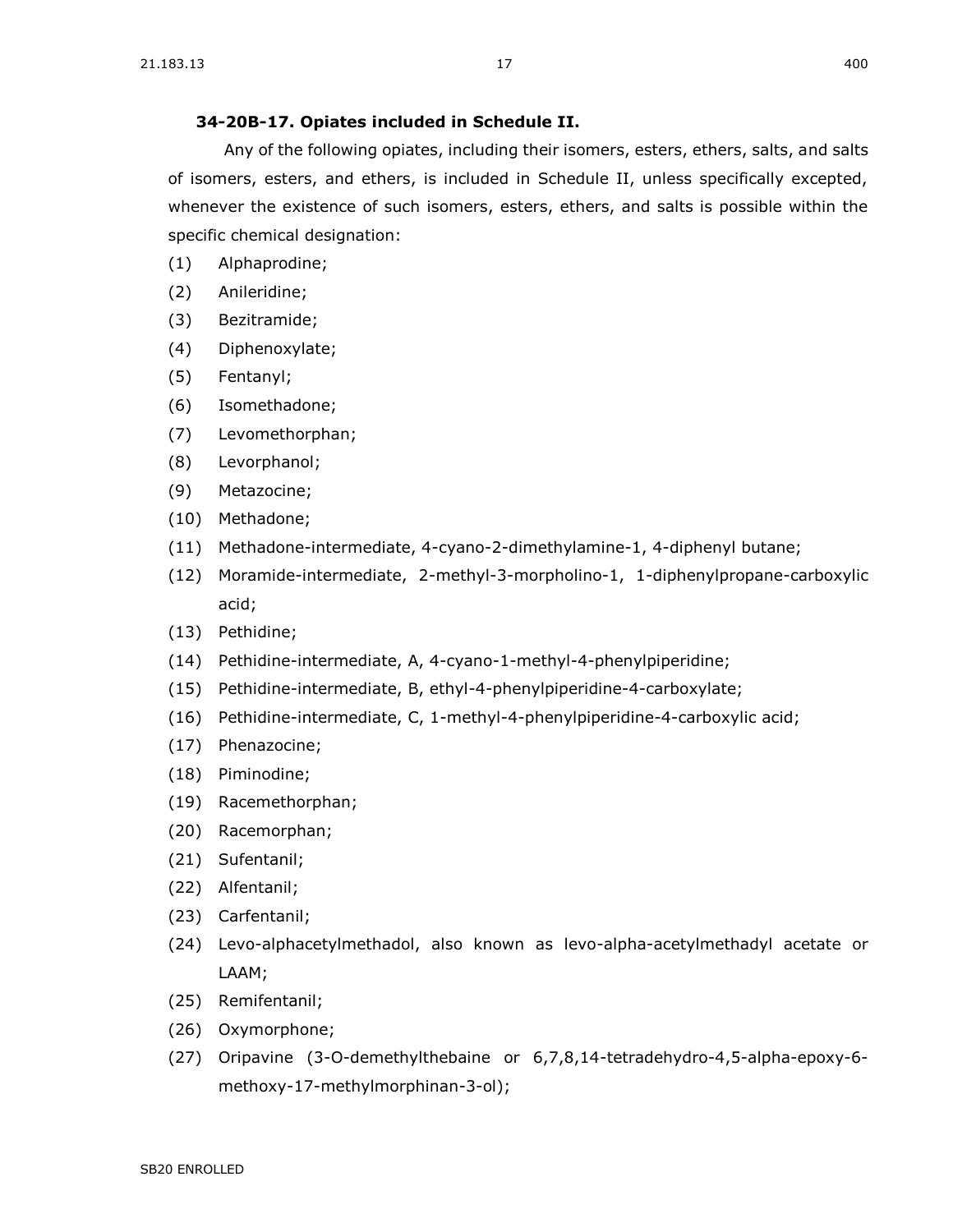- (28) 4-anilino-N-phenethylpiperidine (ANPP);
- (29) Morphine, except when it meets subdivision [34-20B-23\(](https://sdlegislature.gov/Statutes/Codified_Laws/DisplayStatute.aspx?Type=Statute&Statute=34-20B-23)8);
- (30) Hydrocodone (Dihydrocodeinone);
- (31) Codeine, except when it meets subdivision [34-20B-23\(](https://sdlegislature.gov/Statutes/Codified_Laws/DisplayStatute.aspx?Type=Statute&Statute=34-20B-23)1), [34-20B-23\(](https://sdlegislature.gov/Statutes/Codified_Laws/DisplayStatute.aspx?Type=Statute&Statute=34-20B-23)2), or [34-](https://sdlegislature.gov/Statutes/Codified_Laws/DisplayStatute.aspx?Type=Statute&Statute=34-20B-26) [20B-26\(](https://sdlegislature.gov/Statutes/Codified_Laws/DisplayStatute.aspx?Type=Statute&Statute=34-20B-26)1);
- (32) Dihydrocodeine, except when it meets subdivision [34-20B-23\(](https://sdlegislature.gov/Statutes/Codified_Laws/DisplayStatute.aspx?Type=Statute&Statute=34-20B-23)5) or [34-20B-26\(](https://sdlegislature.gov/Statutes/Codified_Laws/DisplayStatute.aspx?Type=Statute&Statute=34-20B-26)2);
- (33) Ethylmorphine, except when it meets subdivision [34-20B-23\(](https://sdlegislature.gov/Statutes/Codified_Laws/DisplayStatute.aspx?Type=Statute&Statute=34-20B-23)6) or [34-20B-26\(](https://sdlegislature.gov/Statutes/Codified_Laws/DisplayStatute.aspx?Type=Statute&Statute=34-20B-26)3);
- (34) Oxycodone;
- (35) Hydromorphone;
- (36) Thiafentanil;
- (37) Noroxymorphone;
- (38) N-phenyl-N-(piperidin-4-yl)propionamide (norfentanyl); and
- (39) Oliceridine (N-[(3-methoxythiophen-2-yl)methyl] ({2-[(9R)-9-(pyridin-2-yl)-6 oxaspiro [4.5]decan-9-yl]ethyl})amine fumarate).

**Section 6.** [That § 34-20B-25 be AMENDED.](https://sdlegislature.gov/Statutes/Codified_Laws/DisplayStatute.aspx?Type=Statute&Statute=34-20B-25)

#### **[34-20B-25. S](https://sdlegislature.gov/Statutes/Codified_Laws/DisplayStatute.aspx?Type=Statute&Statute=34-20B-25)ubstances included in Schedule IV.**

The following are included in Schedule IV:

- (1) Chlordiazepoxide, but not including librax (chlordiazepoxide hydrochloride and clindinium bromide) or menrium (chlordiazepoxide and water soluble esterified estrogens);
- (2) Clonazepam;
- (3) Clorazepate;
- (4) Diazepam;
- (4A) Flunitrazepam;
- (5) Flurazepam;
- (6) Mebutamate;
- (7) Oxazepam;
- (8) Prazepam;
- (9) Lorazepam;
- (10) Triazolam;
- (11) Any substance which contains any quantity of a benzodiazepine, or salt of benzodiazepine, except substances which are specifically listed in other schedules;
- (11A) Alprazolam;
- (11B) Midazolam;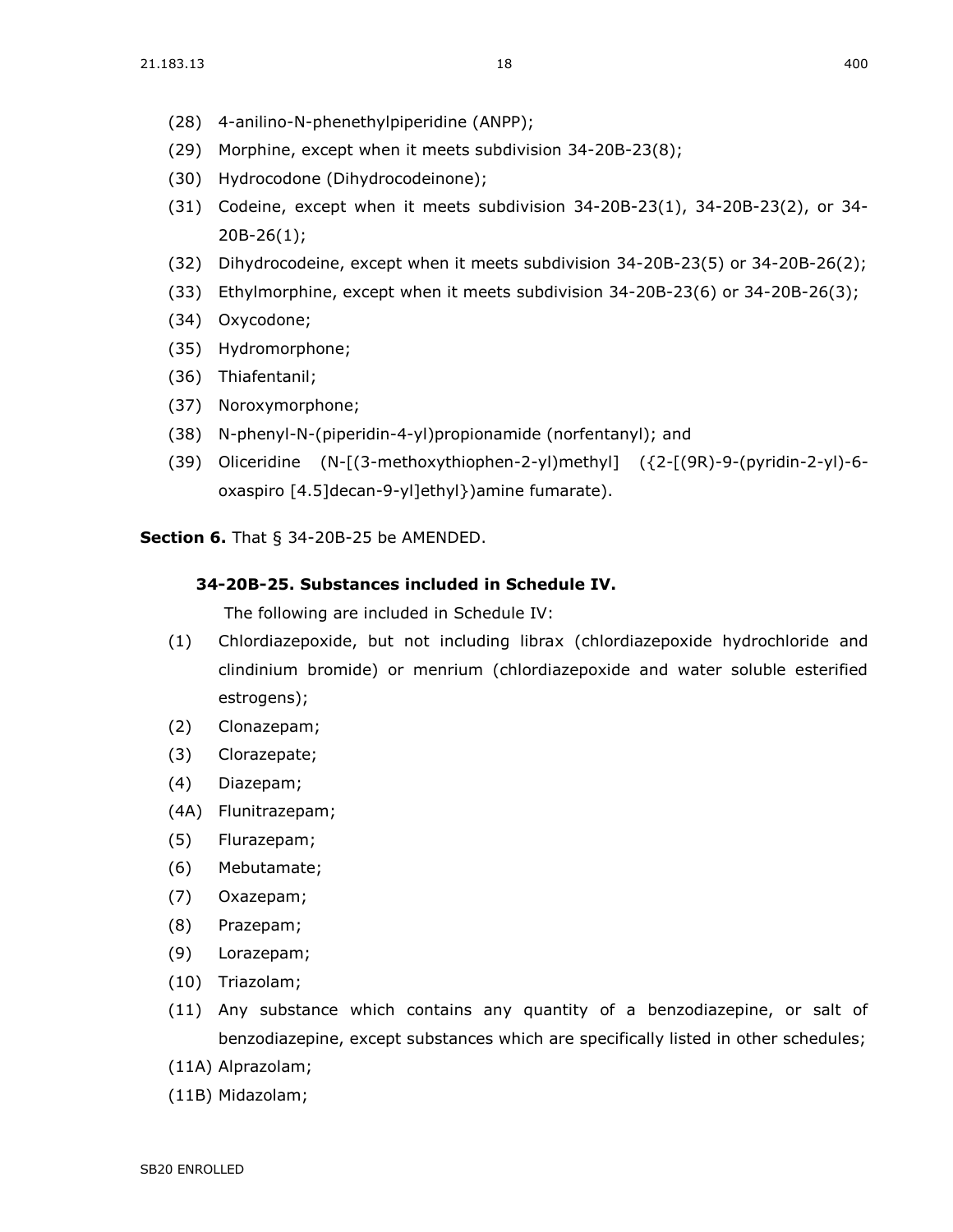- (11C) Temazepam;
- (12) Repealed by SL 2003, ch 183, § 4;
- (13) Cathine;
- (14) Fencamfamine;
- (15) Fenproporex;
- (16) Mefenorex;
- (17) Pyrovalerone;
- (18) Propoxyphene;
- (19) Pentazocine;
- (20) Diethylpropion;
- (21) Ethchlorvynol;
- (22) Ethinamate;
- (23) Fenfluramine;
- (24) Mazindol;
- (25) Mephobarbital;
- (26) Methohexitol;
- (27) Paraldehyde;
- (28) Pemoline;
- (29) Petrichloral;
- (30) Phentermine;
- (31) Barbital;
- (32) Phenobarbital;
- (33) Meprobamate;
- (34) Zolpidem;
- (35) Butorphanol;
- (36) Modafinil, including its salts, isomers, and salts of isomers;
- (37) Sibutramine;
- (38) Zaleplon;
- (39) Dichloralphenazone;
- (40) Zopiclone (also known as eszopiclone), including its salts, isomers, and salts of isomers;
- (41) Pregabalin;
- (42) Lacosamide;
- (43) Fospropofol, including its salts, isomers, and salts of isomers;
- (44) Clobazam;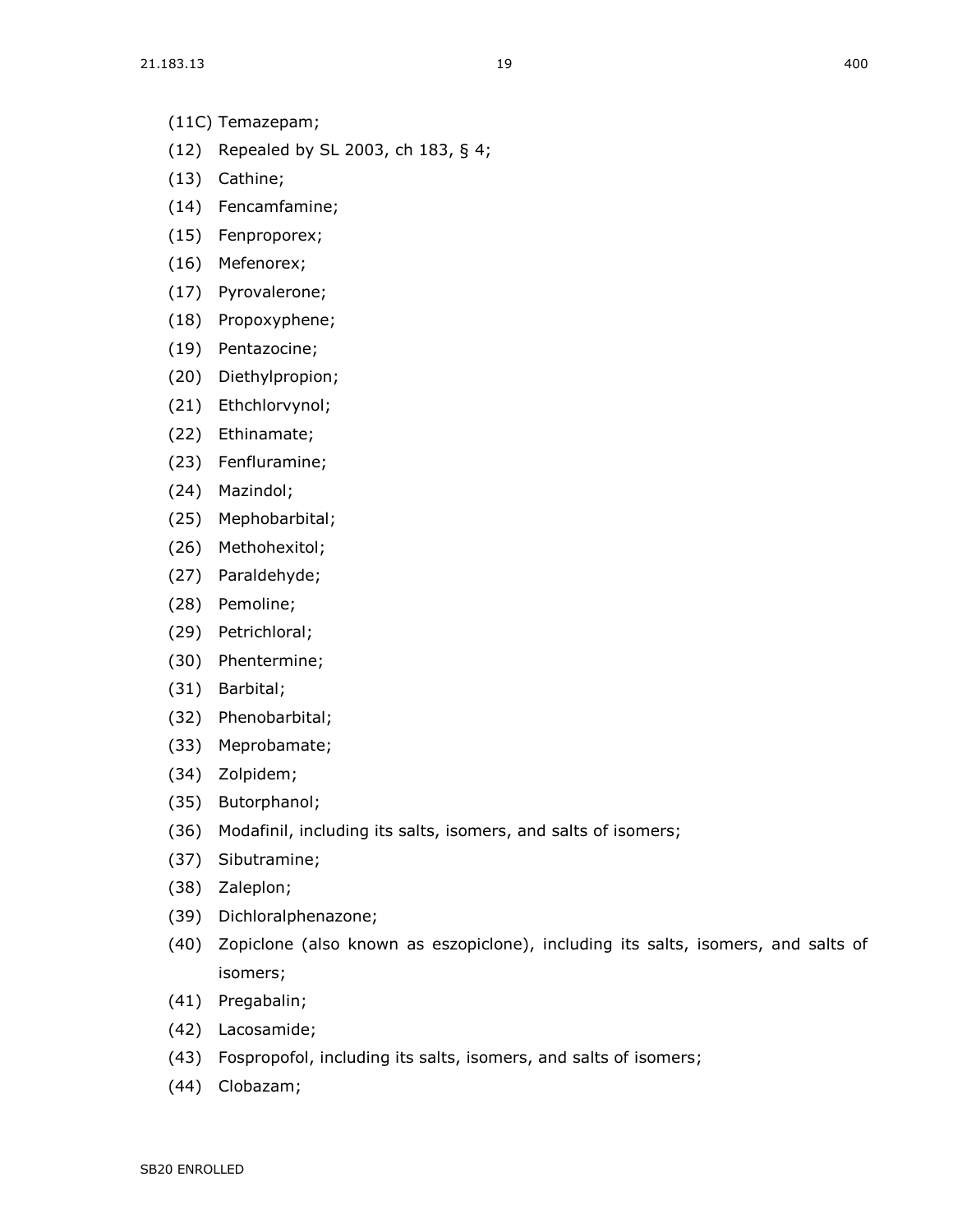- (45) Carisoprodol, including its salts, isomers, and salts of isomers;
- (46) Ezogabine,[-[2-amino-4-(4-fluorobenzylamino)-phenyl]-carbamic acid ethyl ester], including its salts, isomers, and salts of isomers;
- (47) Lorcaserin, any material, compound, mixture, or preparation which contains any quantity of the following substances, including its salts, isomers, and salts of isomers, whenever the existence of such salts, isomers, and salts of isomers is possible;
- (48) Alfaxalone, 5[alpha]-pregnan-3[alpha]-ol-11,20-dione, including its salts, isomers, and salts of isomers;
- (49) Tramadol, 2-[(dimethylamino)methyl]-1-(3-methoxyphenyl)cyclohexanol, its salts, optical and geometric isomers and salts of these isomers;
- (50) Suvorexant, including its salts, isomers, and salts of isomers;
- (51) Eluxadoline,(5-[[[(2S)-2-amino-3-[4-aminocarbonyl)-2,6-dimethylphenyl]-1 oxopropyl][(1S)-1-(4-phenyl-1H-imidazol-2-yl)ethyl]amino]methyl]-2 methoxybenzoic acid) including its optical isomers and its salts, isomers, and salts of isomers;
- (52) Brivaracetam;
- (53) Solriamfetol (2-amino-3-phenylpropyl carbamate; benzenepropanol, beta-amino-, carbamate (ester)), including its salts, isomers, and salts of isomers whenever the existence of the salts, isomers, and salts of isomers is possible;
- (54) Brexanolone, (3[alpha]-hydroxy-5[alpha]-pregnan-20-one), including its salts, isomers, and salts of isomers whenever the existence of the salts, isomers, and salts of isomers is possible;
- (55) Cenobamate ([(1R)-1-(2-chlorophenyl)-2-(tetrazol-2-yl)ethyl] carbamate; 2Htetrazole-2-ethanol, alpha-(2-chlorophenyl)-, carbamate (ester), (alphaR)-; carbamic acid (R)-(+)-1-(2-chlorophenyl)-2-(2H-tetrazol-2-yl)ethyl ester);
- (56) Lasmiditan [2,4,6-trifluoro-N-(6-(1-methylpiperidine-4-carbonyl)pyridine-2-yl) benzamide];
- (57) Lemborexant, including its salts, isomers, and salts of isomers; and
- (58) Remimazolam.

**Section 7.** Whereas, this Act is necessary for the immediate preservation of the public peace, health, or safety, an emergency is hereby declared to exist, and this Act shall be in full force and effect from and after its passage and approval.